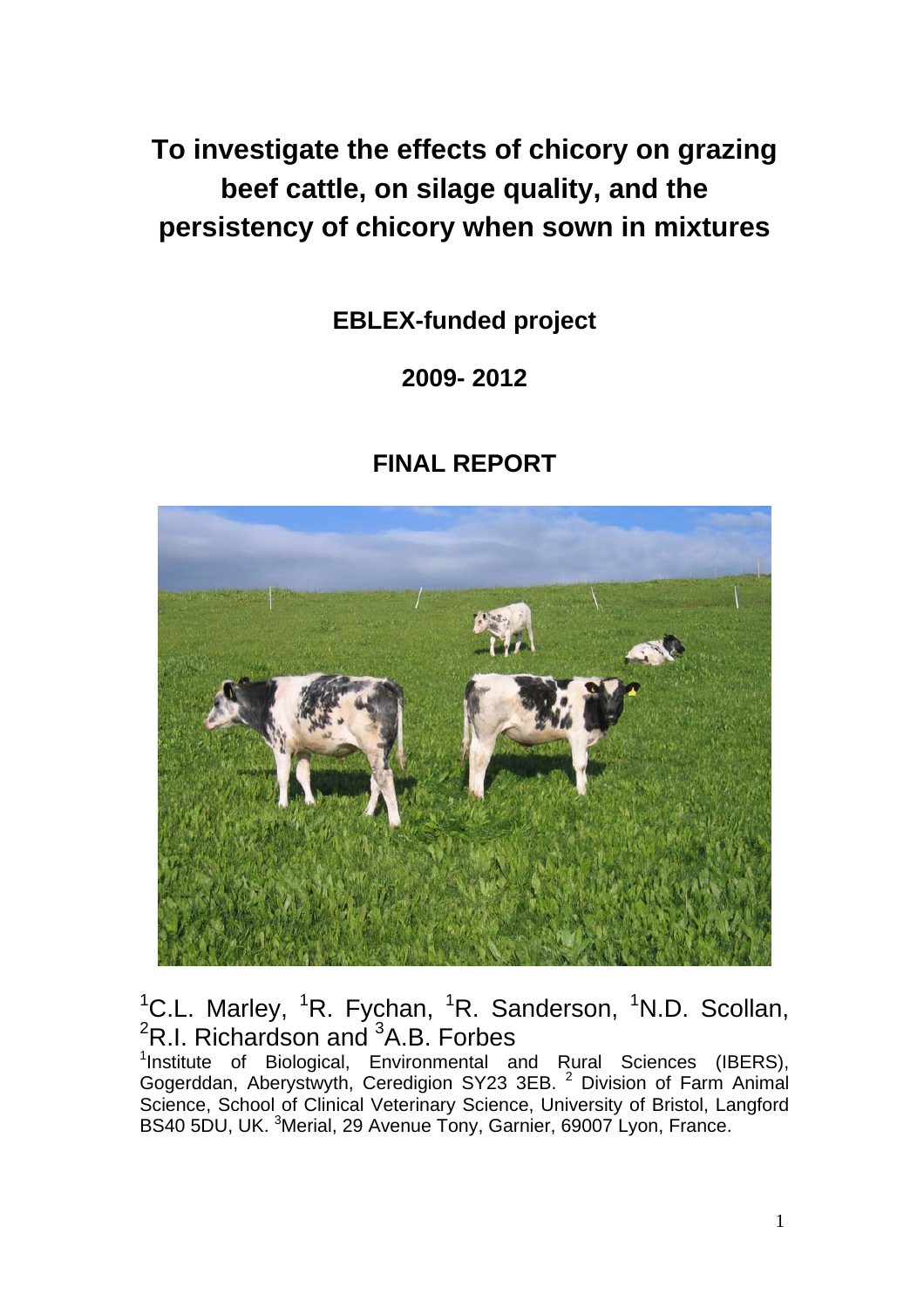## **Table of Contents**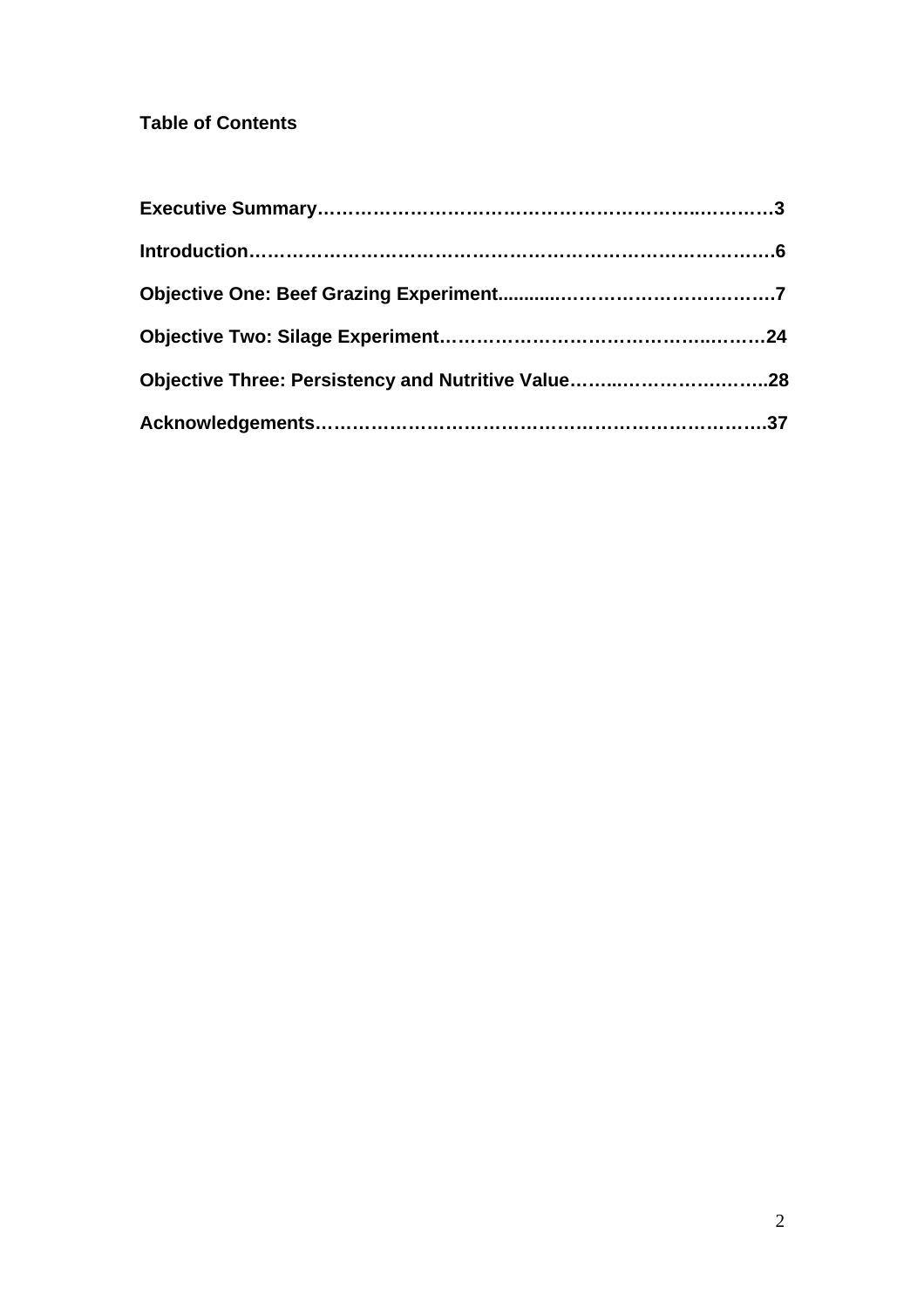## **Executive Summary**

## *Objective 1: To investigate the effects of chicory on grazing beef cattle*

The project investigated the effects of chicory compared with ryegrass on the productivity, parasite burdens and carcass quality of a typical UK steer finishing system. In Year 1 (2009), triplicate plots of chicory/ryegrass or ryegrass were established and sward quality was maintained by grazing with sheep. In Year 2 (2010), the focus was to measure the performance of growing steers and to monitor the parasite burdens of these more susceptible animals. In the winter period between Year 2 and 3, steers were housed and fed a standard ryegrass silage plus straw diet. In Year 3 (2011), the focus was on livestock performance, carcass conformation and meat quality.

Field plots (2 ha each) were established with either a chicory / perennial ryegrass mix or a perennial ryegrass control. Forty-eight Belgian Blue - cross steers were used for the experiment but with a core group of 36 animals being recorded from approx. 7 months of age at Day 0 through to finishing. In the first grazing season, an additional 2 animals grazed each plot whilst determining the effects of chicory compared with ryegrass on internal gastrointestinal (GIT) parasites in steers. Sward herbage availability, chemical composition was determined throughout the grazing period. Individual steers were weighed and body condition scored at the start of the measurement period and every 14 days throughout each grazing period. In Year 2 (2010 grazing season), the parasite levels of the 48 animals was monitored whilst following standard farm practice with regards to gastro-intestinal parasite control. Faecal samples were collected for faecal egg count (FEC) and parasite culture determinations immediately prior to anthelmintic treatment. At the end of grazing in Year 2, a blood sample was taken from each animal to determine *O. ostertagi* antibody and plasma pepsinogen levels. In Year 3, steers was selected-out for slaughter throughout this period as they were deemed as having reached a fat class of 3, with a target conformation of U, and their days to finish was recorded. All carcasses were commercially graded for conformation and fat class. Meat quality was determined in collaboration with Bristol University.

Results showed that chicory plant numbers of 110-131plants per squared metre were recorded during the period from spring 2010 until autumn 2011 (Year 2), when the population declined to 56 plants  $/m<sup>2</sup>$ . Botanical composition data showed that chicory /ryegrass swards contained 24 and 14 % chicory on a DM basis in Year 2 and 3, respectively. Data on steer performance compared during the first grazing season, winter housing period and then second grazing season showed that there were no differences in the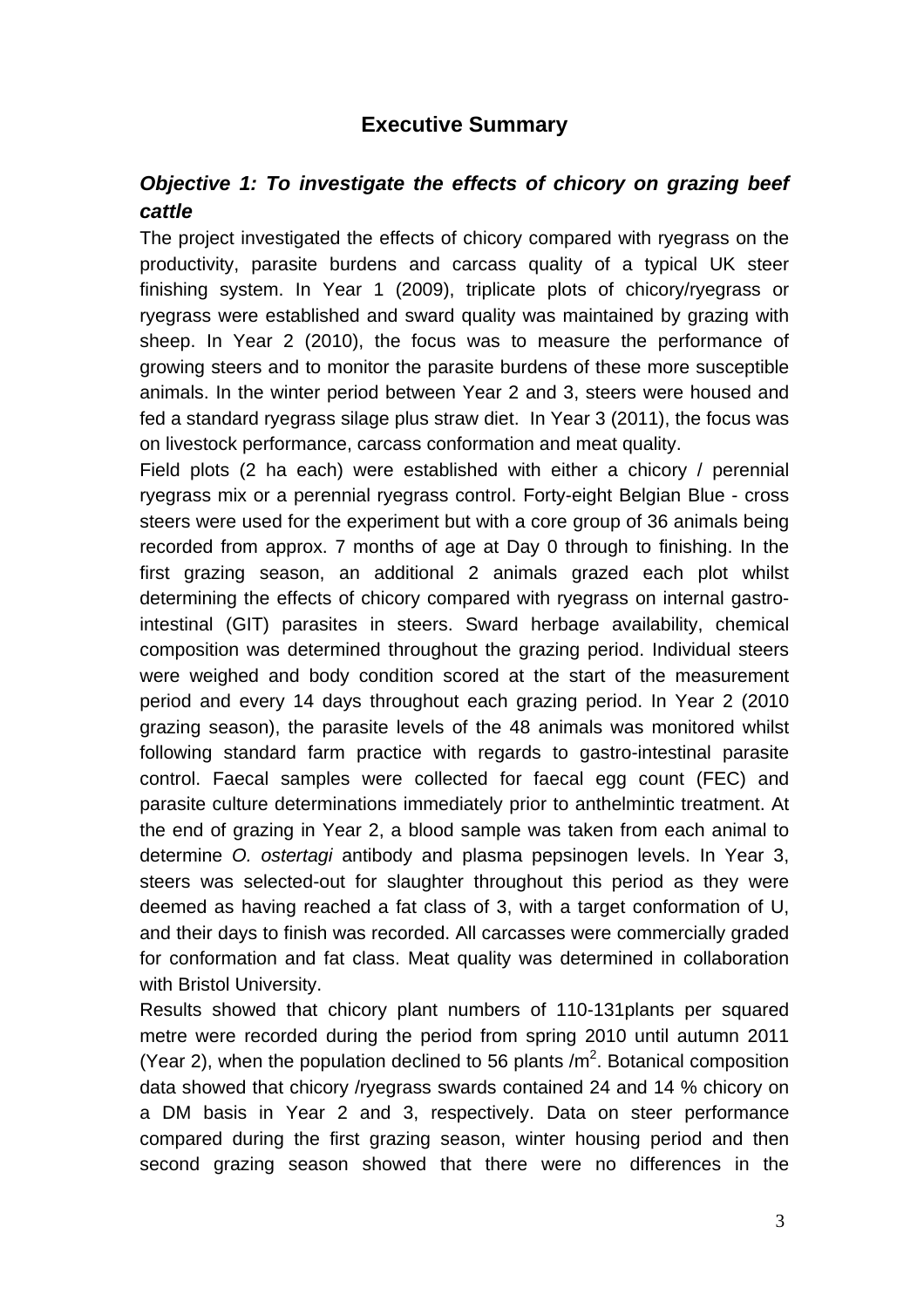liveweight gain of steers grazing chicory/ryegrass or ryegrass only swards. The results of the gastro-intestinal parasite data showed there were no differences in FEC, faecal DM or DM-adjusted FEC, parasite antibody or plasma pepsinogen levels of beef steers grazing different swards. Slaughter data showed that there were no differences in carcass or meat quality for days to finish, killing out percentages, fat score, pH, temperature at 2h & 48h, colour, vitamin E, carcass fat colour, fat oxidation, fatty acid concentrations or sensory properties. In conclusion, this study showed that there are no effects of grazing beef steers on chicory /ryegrass pastures on livestock performance, faecal parasite egg counts, carcass characteristics or meat quality when compared with grazing beef steers on ryegrass only swards.

## *Objective 2. Effects of chicory when ensiled alone or in combination with other forages on fermentation characteristics and silage quality*

In the second objective, the effect of ensiling chicory either alone or in combination with perennial ryegrass (*Lolium perenne)* (PRG) or perennial ryegrass with red clover (*Trifolium pratense*) on fermentation and silage quality was investigated. Four replicate plots of chicory (cv. Puna II), perennial ryegrass (cv. Premium) and red clover (cv. Merviot) were established in a randomised block design. Plots were sown at a rate of 35, 16 and 6 kg ha<sup>-1</sup> for ryegrass, red clover and chicory, respectively. On 17 May 2010, forage from each replicate block was harvested, bulked into one sample, and left to wilt in swaths for 48 h. On 19 May, forages were chopped through a stationary forage harvester, and treated with a silage inoculant. A 500g sub-sample of wilted forage was analysed for dry matter (DM), crude protein (CP) (N x 6.25), water-soluble carbohydrate (WSC), neutral detergent fibre (NDF) and ash. Treatments were: 100 % chicory, 75% chicory & 25% ryegrass, 75 % chicory & 12.5 % ryegrass &12.5 % red clover, 50 % chicory & 50 % ryegrass, 50 % chicory & 25 % ryegrass & 25 % red clover, 25 % chicory & 75 % ryegrass, 25 % chicory & 37.5 % ryegrass & 37.5 % red clover and 100 % ryegrass on a DM basis. The 100 % chicory and 100 % ryegrass treatments were also ensiled without inoculant. After 100 days, silages were opened and analysed for DM content and chemical analysis. Silage DM content concentrations declined with increasing proportions of chicory and were lower when ryegrass was replaced by red clover. Chicory silages had a lower pH and DM, WSC, NDF, ammonia-N, acetate, propionate and butyrate concentrations and higher concentrations of CP, lactate and ethanol than PRG silages. Inoculated silages had a lower pH, lower NDF, ammonia-N and acetate and higher WSC and lactate concentrations. The main effects of using chicory in silages that were observed were due to its low DM content. Despite wilting for 48 h, chicory DM contents were low, increasing the fermentation rate, as shown by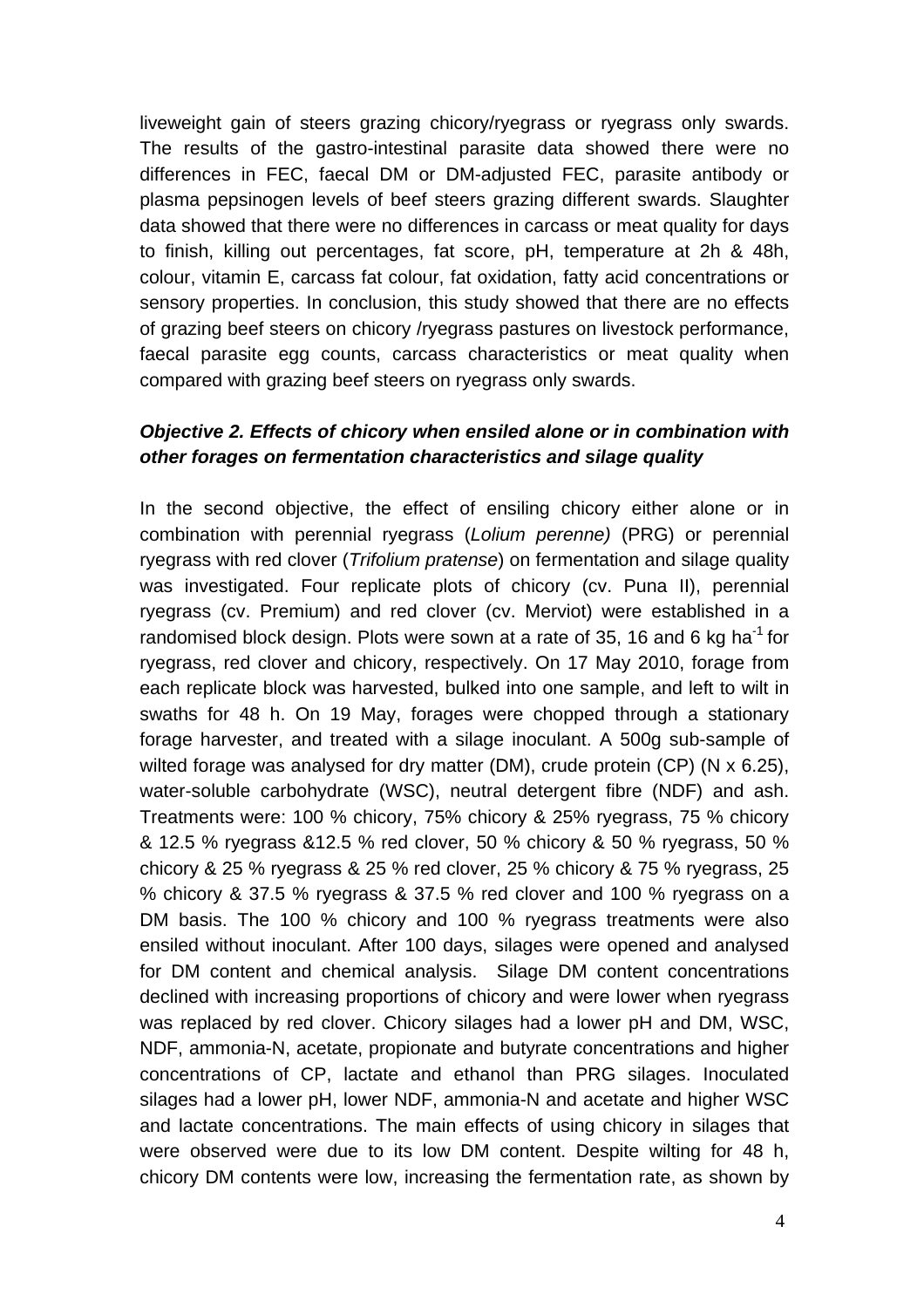high WSC and low lactate as chicory declined. With 100 % chicory and perennial ryegrass silages, using a silage inoculant improved fermentation, with untreated silages having higher ammonia-N, lower WSC and higher acetate concentrations. In conclusion, chicory can be successfully ensiled when at a vegetative stage in mixtures with perennial ryegrass and red clover. Using an inoculant when ensiling 100 % chicory improved fermentation and silage quality.

#### **Objective 3**

This objective determined the effects of sowing chicory in combination with PRG only or PRG with RC on the persistency, agronomic performance and nutritional value of chicory when sown in different sowing mixtures. Red clover was included in the experiment to study its impact on reducing fertiliser inputs and the crude protein concentration of forage from chicory/ryegrass plots. Field plots (10 x 2.5 m) were sown with chicory (cv. Puna II) and perennial ryegrass (cv. Premium) in differing proportions, and either with or without red clover (cv. Merviot), in a replicated randomised block design with four replicate blocks. Forages were sown at rates corresponding to a proportion of their usual monoculture rate, not the total seed rate (i.e. chicory at 6kg ha<sup>-1</sup>, PRG at 33kg ha $^{-1}$  and PRG / red clover at 22 / 11 kg ha $^{-1}$ ). The treatments consisted of chicory sown with PRG alone or a ryegrass / red clover mix consisting of 2 thirds of ryegrass and 1 third red clover, resulting in 10 combinations with chicory included as 0.9, 0.7, 0.5, 0.3 and 0.1. Plant establishment was assessed by measuring chicory and red clover plants within six 360mm x 250mm quadrats placed at random within each plot. Results showed that the highest plant populations for chicory were found when chicory was sown at ninety per cent of the target proportion of the sown sward and this effect was found at establishment through to the spring of the third harvest year. Chicory /ryegrass plots sown with red clover and not receiving artificial nitrogen were found to have lower numbers of chicory plants by spring of the first harvest year and this effect increased further with time. When chicory was sown in combination with ryegrass only, there was a positive effect of increasing chicory in the sward on the DM and crude protein yield during the first and second harvest year. However, when sowing chicory in combinations with PRG and RC, the highest DM, CP and WSC yields were found with increasing and decreasing proportions of red clover and chicory, respectively. Overall, sowing plots with ryegrass only and treating with artificial nitrogen was the best approach to maintain the persistency of chicory within mixed swards as chicory was did not compete well with red clover when sown in combination with ryegrass.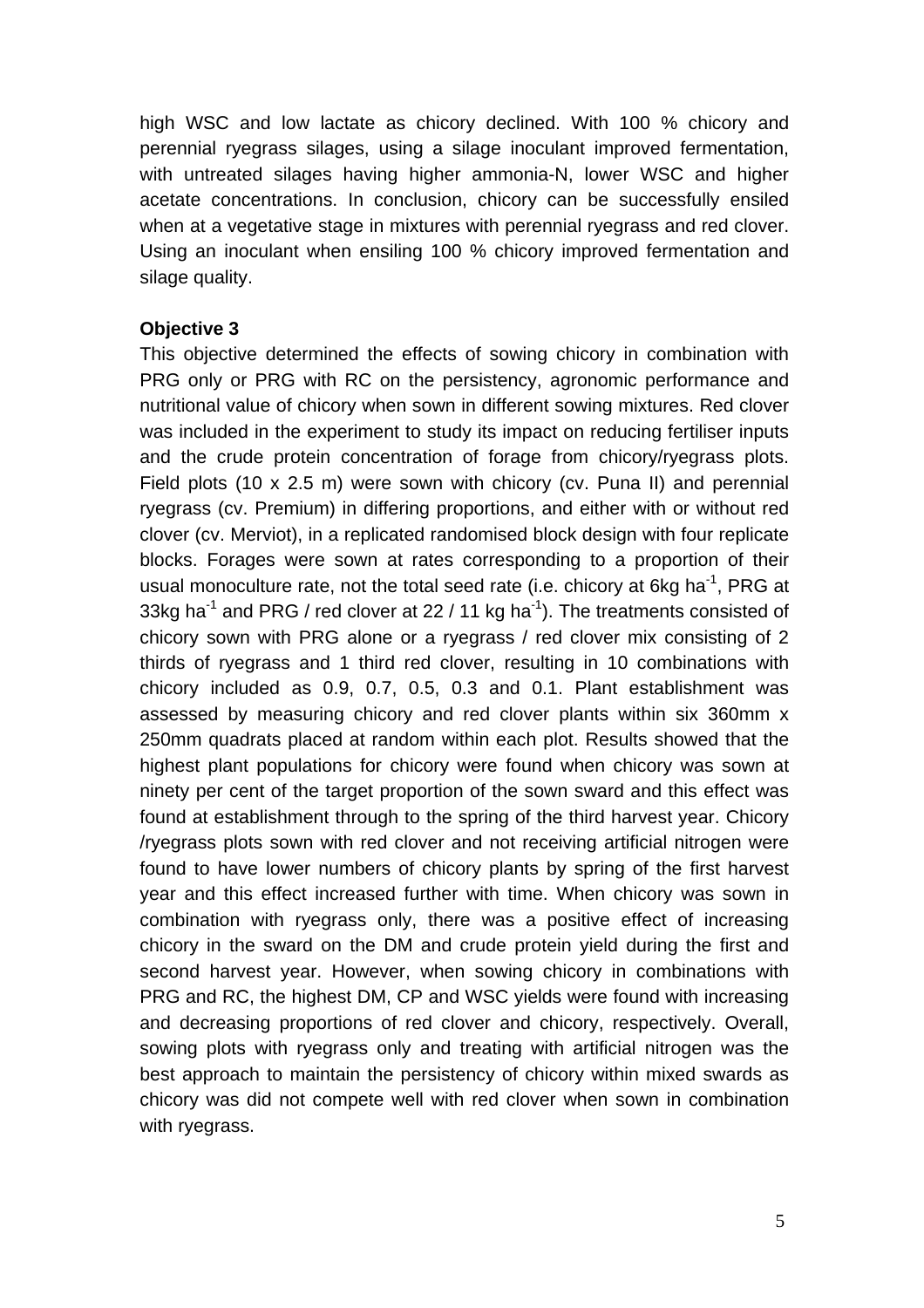#### **Introduction**

The use of chicory for finishing lambs in the UK is increasing due to research showing its benefits to improve liveweight gain and reduce internal parasites compared to ryegrass pastures (Marley *et al*., 2003). However, research has not been conducted to determine the performance of growing or finishing cattle, or cows and calves grazing chicory in the UK.

Including chicory in grass seed mixtures is becoming more popular, as it has the potential to provide high yields of high quality forage for grazing livestock. However, little is known about the effects of chicory when ensiled in combination with other forages on fermentation characteristics and silage quality, which currently limits its use as a year round forage for beef cattle.

Including chicory in grass seed mixtures is becoming more popular, as it offers high yields of very palatable and nutritious fodder for grazing livestock. Research was required to determine the persistency of chicory when sown in these combinations and the impact of different seed combinations on forage quality and nutritive value. Red clover was included in the experiment to study its impact on reducing fertiliser inputs and the crude protein concentration of forage from chicory/ryegrass plots.

The aim of the chicory beef project was to investigate these key issues.

### **Objectives**

There were three main objectives:

- 1. To investigate the effects of chicory on the productivity, faecal egg counts, carcase characteristics and meat quality of beef steers;
- 2. To determine the effects of chicory when ensiled in combination with other forages on fermentation characteristics and silage quality.
- 3. To investigate the agronomic performance of chicory when sown in different combinations with grasses or clover for maximum persistency of chicory, optimal forage quality and nutritional benefits for livestock.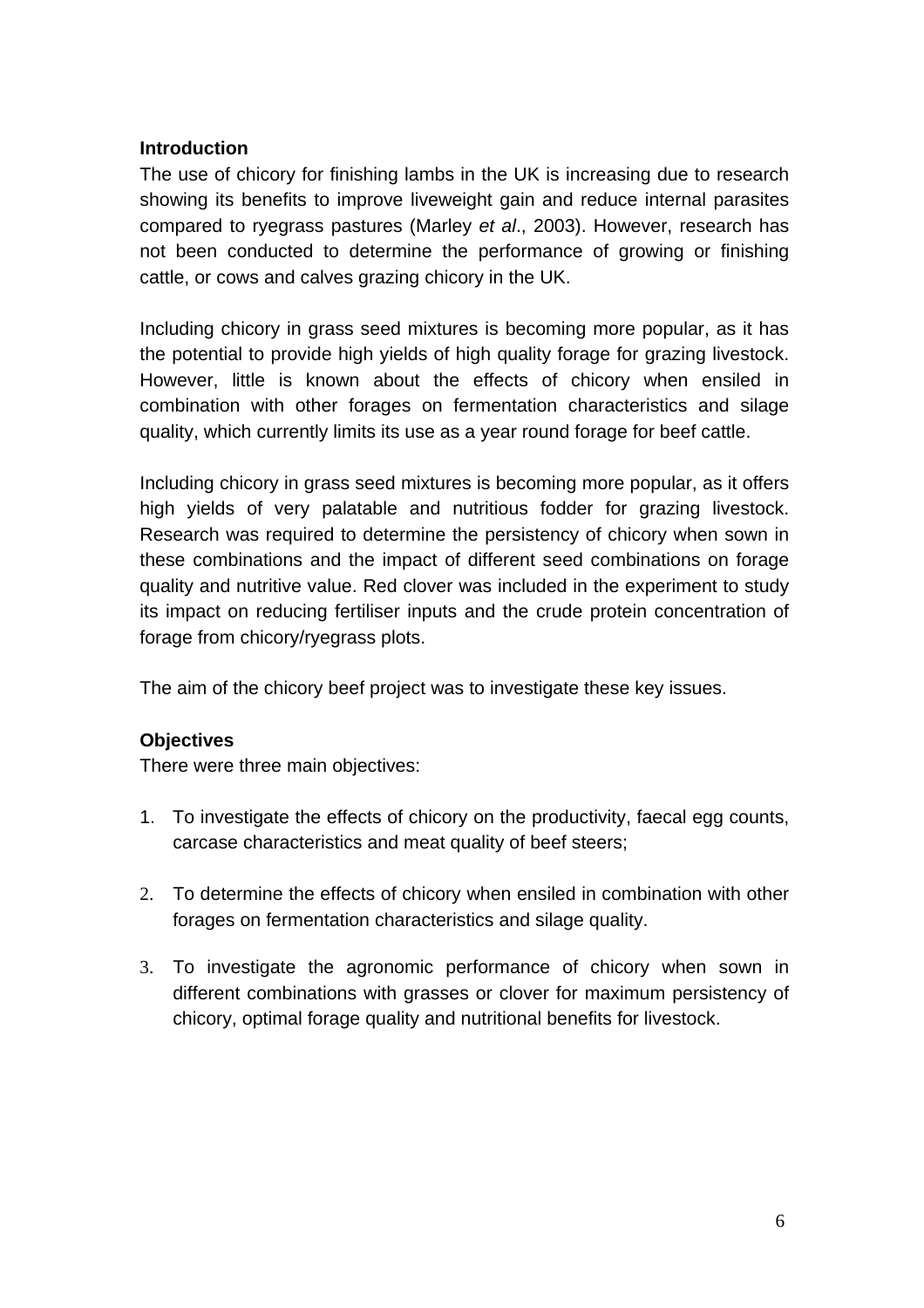## *Objective 1. To investigate the effects of chicory on the productivity, parasite burdens, carcass characteristics and meat quality of beef steers*

## **1.1 INTRODUCTION**

The project investigated the effects of chicory compared with ryegrass on the productivity, parasite burdens and carcass quality of a typical UK steer finishing system. In Year 1 (2009), replicate plots of chicory or ryegrass were established and sward quality was maintained by grazing with sheep. In Year 2 (2010), the focus was to measure the performance of growing steers and to monitor the parasite burdens of these more susceptible animals. In the winter period between Year 2 and 3, steers were kept as one group and fed a standard ryegrass silage plus straw diet. In Year 3 (2011), the focus of the measurements was on livestock performance and the carcass conformation and meat quality of these steers when finished.

## **1.2 MATERIAL AND METHODS**

### **1.2.1 Experimental design**

The experimental design consisted of using triplicate plots of each treatment, with 6 animals grazing each replicate plot, to provide data on a core group of 36 finishing steers (i.e. 18 steers per treatment) but with an extra 12 animals (i.e. 6 per treatment) to monitor parasites in Year 2. The experiment ran over two consecutive grazing seasons and measured the performance of growing steers, with individual animals remaining on the same forage treatment and replicate plot in Year 2 and 3 of the project.

### **1.2.2 Treatments**

### *Forage establishment*

Triplicate experimental field plots (2 ha each) were established with either a chicory / perennial ryegrass mix or a perennial ryegrass control at Penglais farm, Aberystwyth University 52°25'46"N 4°4'13"W. The experimental area was treated with glyphosate herbicide at 4 litre ha<sup>-1</sup> before ploughing. Lime, phosphate and potash were applied to correct any soil deficiencies prior to cultivation. Nitrogen was applied at a rate of 67 kg ha<sup>-1</sup> to the seed bed. The ryegrass plots were sown with perennial ryegrass (cv Premium) at 30kg ha<sup>-1</sup> and the chicory/ryegrass plots were sown with a mixture of 22.5 kg ha<sup>-1</sup> perennial ryegrass (cv. Premium) and 7.5 kg ha $^{-1}$  chicory (cv. Puna II) using an Einbock harrow/seeder between the  $4 - 5$ <sup>th</sup> June 2009. All areas were then rolled with a flat roller. On the 9 July, one grass plot and one chicory plot were topped using a flail mower to reduce the unsown species present at that time in the establishing swards. Slug pellets were applied at a rate of 2.5 kg ha<sup>-1</sup> to all plots on the 10 July 2009. From 17 July to 11 September 2009, a total of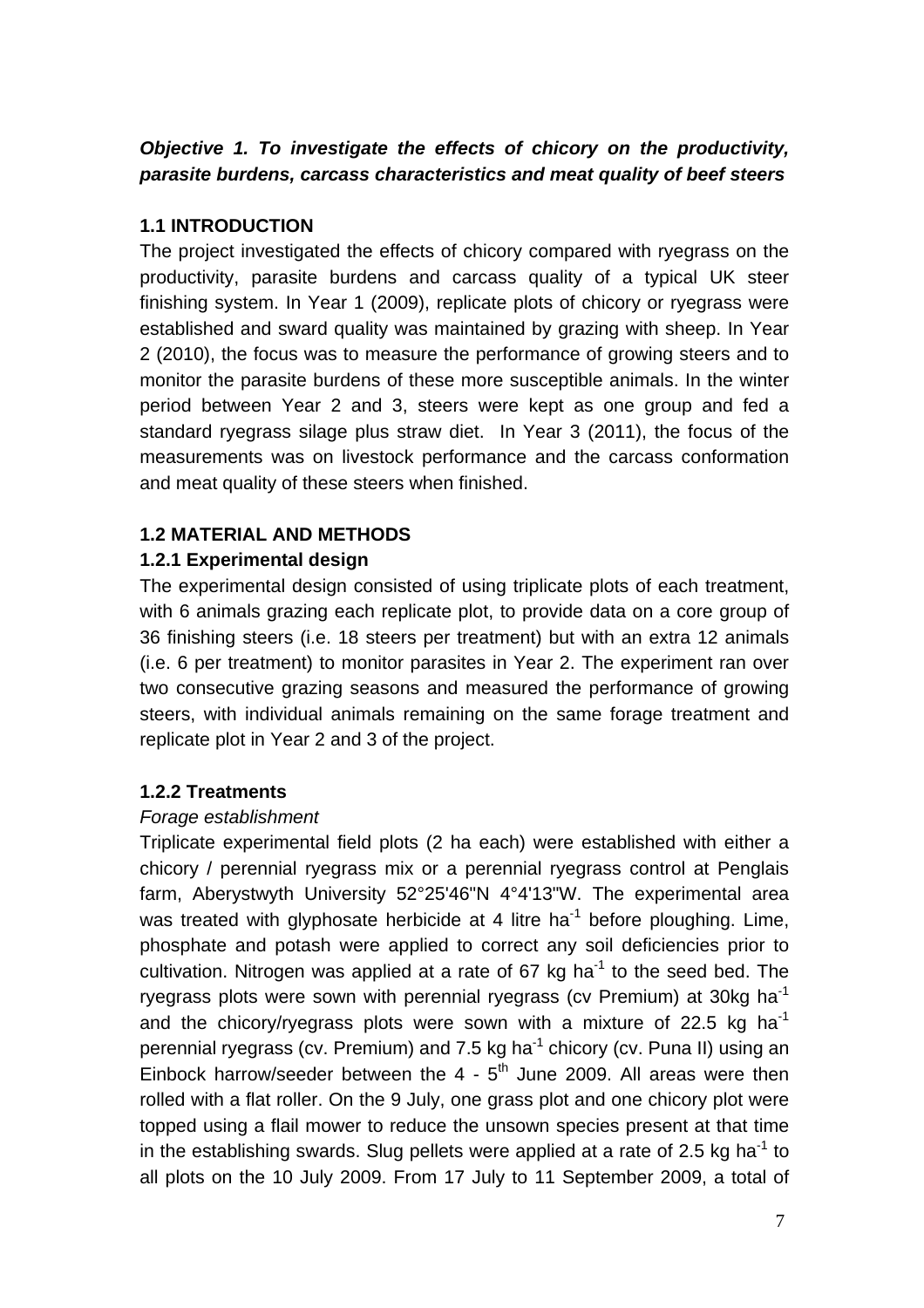709 weaned lambs consisting of mixed breeds and gender were introduced to the area to graze the plots and maintain herbage quality during their establishment in Year One. The three replicate plots of each treatment were grazed according to best farm practice (until sward heights of approximately 5 cm were recorded and the weather conditions at that time).

#### *Animals*

Forty-eight Belgian Blue - cross steers (approx. 7 months of age at Day 0) were used for the experiment but with a core group of 36 animals being recorded from approximately 7 months of age at Day 0 through to finishing. In the first grazing season (i.e. 2010 only), an additional 2 animals grazed each replicate plot (total extra 12 animals) whilst animals were younger and there was more forage available and to increase the number of animals per replicate whilst determining the effects of chicory compared with ryegrass on internal gastro-intestinal (GIT) parasites in steers. The steers were sourced during February 2010 and were housed and offered first cut ryegrass silage plus 2kg per head of a standard beef fattening concentrate ration. Two weeks prior to turn-out, the amount of concentrates offered was gradually reduced down to allow for rumen adaptation. All steers received two doses of a lungworm vaccine (Huskvac™) treatment prior to turn-out. In Year 2 (2010), four weeks prior to the start of the grazing period (i.e. Day minus 28), steers were placed on an area adjacent to the main grazing plots consisting of a standard ryegrass/white clover permanent pasture. This area had been previously grazed by cattle and provided a 'light' natural infection of GIT parasites, required for the monitoring during the experiment but also to allow these animals to develop a longer-term immunity to GIT parasites as carried out in standard farm practice.

### **1.2.3 Plot Management**

During both grazing years (2010 & 2011), the experimental plots were divided using an electric fence and managed as two separate halves to control grazing quality: Sub-plot A and B (each 1 ha in size). Each half was rotationally-grazed and cut for silage as required to control herbage quality throughout each grazing season. During 2010 (Year 2), sub-plots were also managed so as to ensure an even contamination of parasite eggs across each sub-plot. In 2010, a silage cut was taken from immediately prior to Day 0 of the experimental period (on  $18<sup>th</sup>$  May). On Day 0 – Day 7, steers grazed Sub-Plot A1 and on Day 7-14, steers grazed Sub-Plot B1 (see Figure 1). On Day 14 – Day 21, steers grazed Sub-Plot A2 and on Day 21-28, steers grazed Sub-Plot B2. A second silage cut was taken from sub-plot A on the  $5<sup>th</sup>$  July 2010. On Day 28, Sub-Plot B1/2 was closed up for a second silage cut which was taken on  $9<sup>th</sup>$ August 2010. On Day 28, Sub-Plot B1/2 was closed up for a second silage cut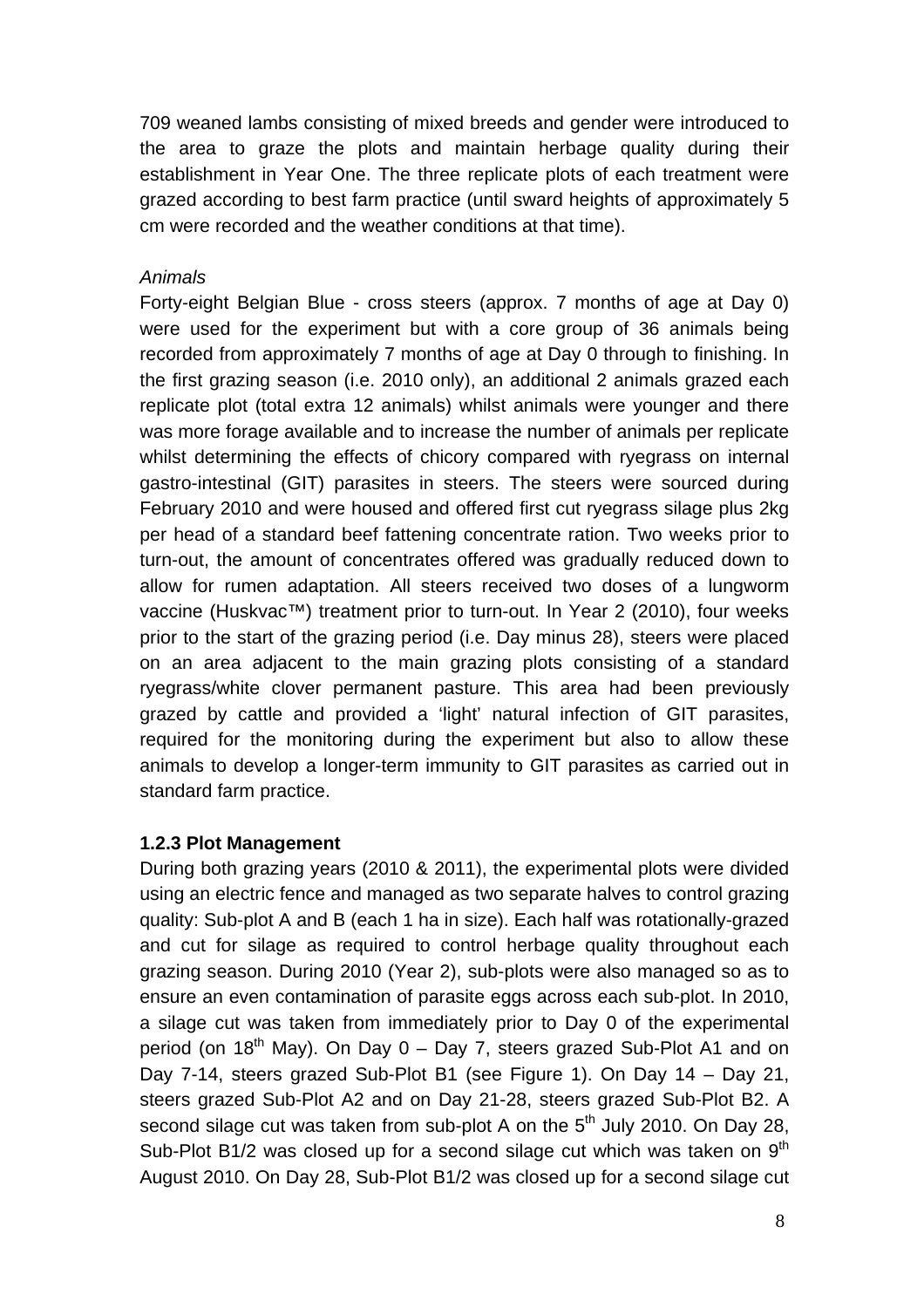which was taken on  $9<sup>th</sup>$  August 2010. During this period, sub-plot A (i.e. A1 and A2) was grazed for 14 day periods. The management of each replicate plot then continued in this way, alternating silage and grazing between Subplot A & B so that both halves of each replicate plot had the same number of grazing days or silage cuts by the end of the first grazing season. The data on the forage yields, botanical compositions and quality of forage harvested as silage are presented in Table 1.

Figure 1. Grazing management plan to set-up a 14 day rotation after a first silage cut ensure herbage quality and even parasite contamination during Day  $0 - 28.$ 

| Sub-plot A1(Day 0-7)    | Sub-plot B1 (Day 7-14)  |
|-------------------------|-------------------------|
|                         |                         |
| Sub-plot A2 (Day 14-21) | Sub-plot B2 (Day 21-28) |

### **1.3 Measurements**

### *1.3.1 Forages*

To determine the persistency of the chicory, the number of chicory plants within a 360mm x 250mm quadrat at 6 random sites across each plot was counted in the spring and autumn of Years 1 (6-8 weeks post-sowing in summer of Year 1) and Year 2 and 3 and the plant population per  $m<sup>2</sup>$ determined. The germination index of the seed of each of the forages was determined by placing approximately 200 seeds on dampened tissue in a seed tray at 20°C for 14 days. Sward height was recorded fortnightly throughout the grazing period as a management tool by taking 40 measurements per plot (or from the area available to the steers) of the unextended sward height using a Hill Farm Research Organisation sward stick whilst walking in a 'W' transect across the measurement area (Barthram, 1986). On the areas destined to be ensiled, the herbage yield of each plot was determined using six 0.5 x 1 m quadrats, cut to ground level prior to each silage cut. Herbage availability was determined from six 0.5 x 1 m quadrats, cut to ground level, within each subplot at the start and end of grazing each rotationally-grazed area. The fresh weight of each sample was determined and a 400 g sub-sample taken to determine dry matter (DM) content. A second 400 g sub-sample was taken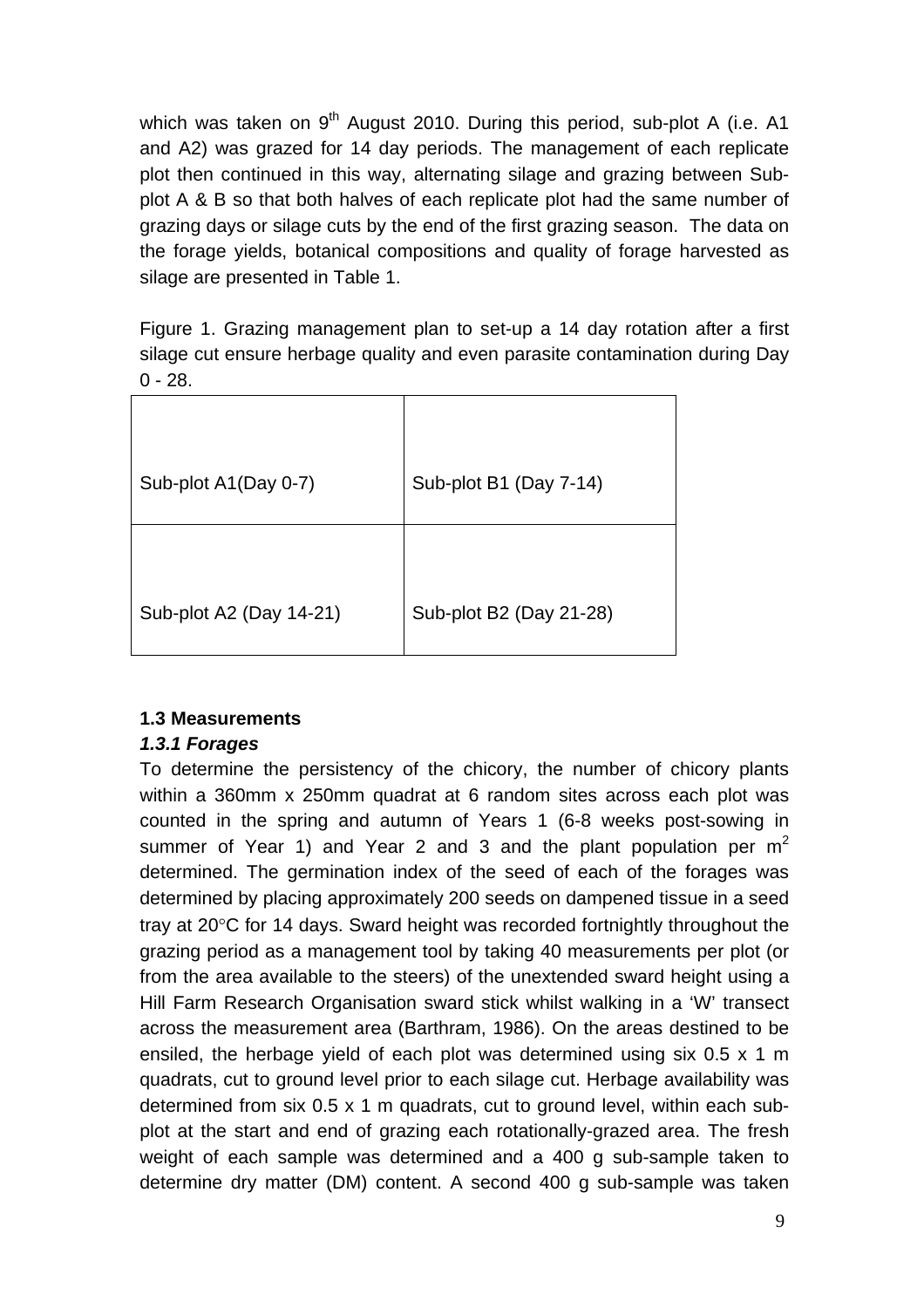from each sample, and bulked on a plot basis. This material was thoroughly mixed, and then sub-sampled for botanical separations. The fresh forage was separated when fresh into sown and unsown species (i.e. chicory, sown grass, clover and broad leaf weeds and grass weeds) the separated material dried, and the composition of the sward expressed on a DM basis. A second subsample of the bulked material from each sub-plot was freeze dried and submitted for chemical analysis to determine ash, WSC, total nitrogen (TN), and neutral-detergent fibre (NDF) concentrations

#### **1.3.2 Animal measurements**

#### *Allocation and Livestock performance*

The experiment approach comprised of a standardisation and a measurement period. During the standardisation period of 28 days, the steers were kept as one group and fed on the same standard ryegrass/clover swards. In Year 2 (2010), animals were allocated to their respective treatment on the basis of live weight, body condition score (BCS) and faecal egg counts (FEC) determined 7 days prior to the measurement period (Day minus 7). Liveweight and BCS data determined on Day minus 28, minus 14 and day 0 was used to assess the covariate growth rates of these animals. In 2010, the core 36 animals were balanced across replicate plots as well as the experiment being balanced for the 48 animals to graze the plots that year. On day 0 of the measurement period, steers were placed into treatments x replicate groups, and placed on the experimental plots sown with either a chicory/ryegrass or a ryegrass control. Individual steers were weighed and body condition scored at the start of the measurement period and then every 14 days throughout. Body condition score was determined by the same person on each occasion. The measurement period started on 25 May 2010 (day 0) and continued until herbage availability and weather conditions dictated the end of the grazing season on the 28 September 2010 (Day 126). In Year 3, the steers returned to the experimental plots on 12 April 2011 and remained on the plots until they reached their target slaughter conformation, with the last animals leaving the plots on 11<sup>th</sup> October 2011 (Day 504).

#### *Parasite control, anthelmintic treatment and monitoring*

In Year 2 (2010 grazing season) the parasite levels of the 48 (36 core animals and 12 additional) animals ( $n = 8$  per replicate) animals was monitored whilst following standard farm practice with regards to gastro-intestinal parasite control. All animals were treated with long-acting (6-8 week) anthelmintics (supplied by Merial Animal Health) at 8 and 16 weeks after turnout, and again at housing (i.e. target 24 weeks after turn-out). The anthelmintic treatment on Day 28 of the experiment, which was 8 weeks after their initial turn-out is in line with standard farm practice (4 weeks of which they have rotationally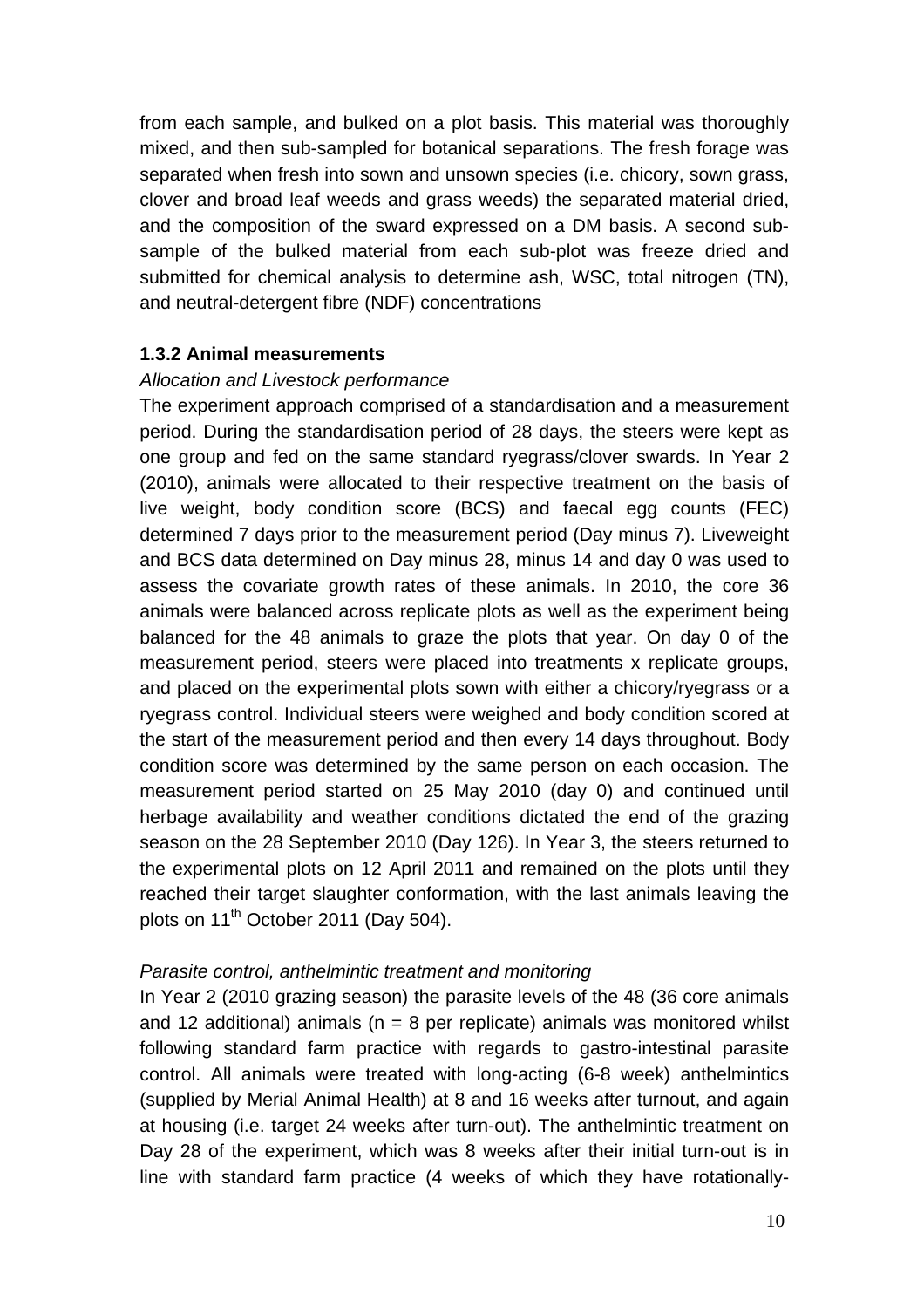grazed 'parasite-clean' sub-plots every 7 days on the experimental area). Faecal samples were collected on Day 0, 28, 70, 84 and 126 of the experiment for faecal egg count (FEC) and parasite culture determinations. Faecal samples for FEC were taken immediately prior to anthelmintic treatment (Eprinex Pour-on, 0.5% eprinomectin (Merial Animal Health, Harlow, Essex, UK) at a rate of 1 ml per 10 kg liveweight, given on Day 28, 84 and 126. FEC and culture samples were submitted immediately to the Parasitology Department, VLA Laboratories, Aberystwyth. FEC were determined using a modified McMaster technique (MAFF, 1997), with 1 egg representing 50 eggs g-1 of fresh faeces. Faecal cultures of *Trichostrongyle* type eggs to third stage larvae (L3) consisted of a 10 g faecal sample per individual steer, bulked per plot and incubated at  $27^{\circ}C \pm 3^{\circ}C$  for 7 days. Faecal dry matter (DM) was determined by placing a 15g sample of faeces at 95 C for 48h. On day 126, a blood sample was taken from each animal to determine *O. ostertagi* antibody levels using an enzyme-linked immuno-assay (ELISA), with results expressed as an optical density ratio (ODR) (Charlier *et al*. 2005) and plasma pepsinogen levels using a colorimetric method, with enzyme activity expressed as units (U) of tyrosine. The blood samples was taken into vacutainers without Heparin and the blood was left to clot (approx. 30 mins) before samples were centrifuged at 1300 RCF (G) for 10 min. The serum of each sample was then separately placed in a new eppendorf tube and stored frozen at -20ºC prior to analysis.

#### *Winter housing period (Autumn 2010 – Spring 2011)*

During the winter housing period, all animals was housed as one group and offered first cut clamp grass silage *ad libitum* mixed with the inclusion of 0.5 kg barley straw (fresh weight) offered per head per day. The feeding value of the silage to be offered was checked for quality (see Table 3 in results) prior to feeding, with the same clamp silage being fed to all animals over the winter period. The live weight of the steers was checked at 4 week intervals during housing. At the end of the winter housing period, animals returned to their respective replicate grazing plots and their performance was recorded fortnightly, as during the first grazing season.

#### *Carcass characteristics and meat quality*

In Year 3, steers was selected-out for slaughter as they were deemed as having reached a fat class of 3, with a target conformation of U, throughout the grazing period and their days to finish was recorded. All carcasses were commercially graded for conformation (EUROP classification) and fat class. Live weight and cold carcass weight was used to determine killing-out percentages. Meat quality (colour, shelf life, sensory properties, fatty acids and total lipids) was determined in collaboration with Bristol University.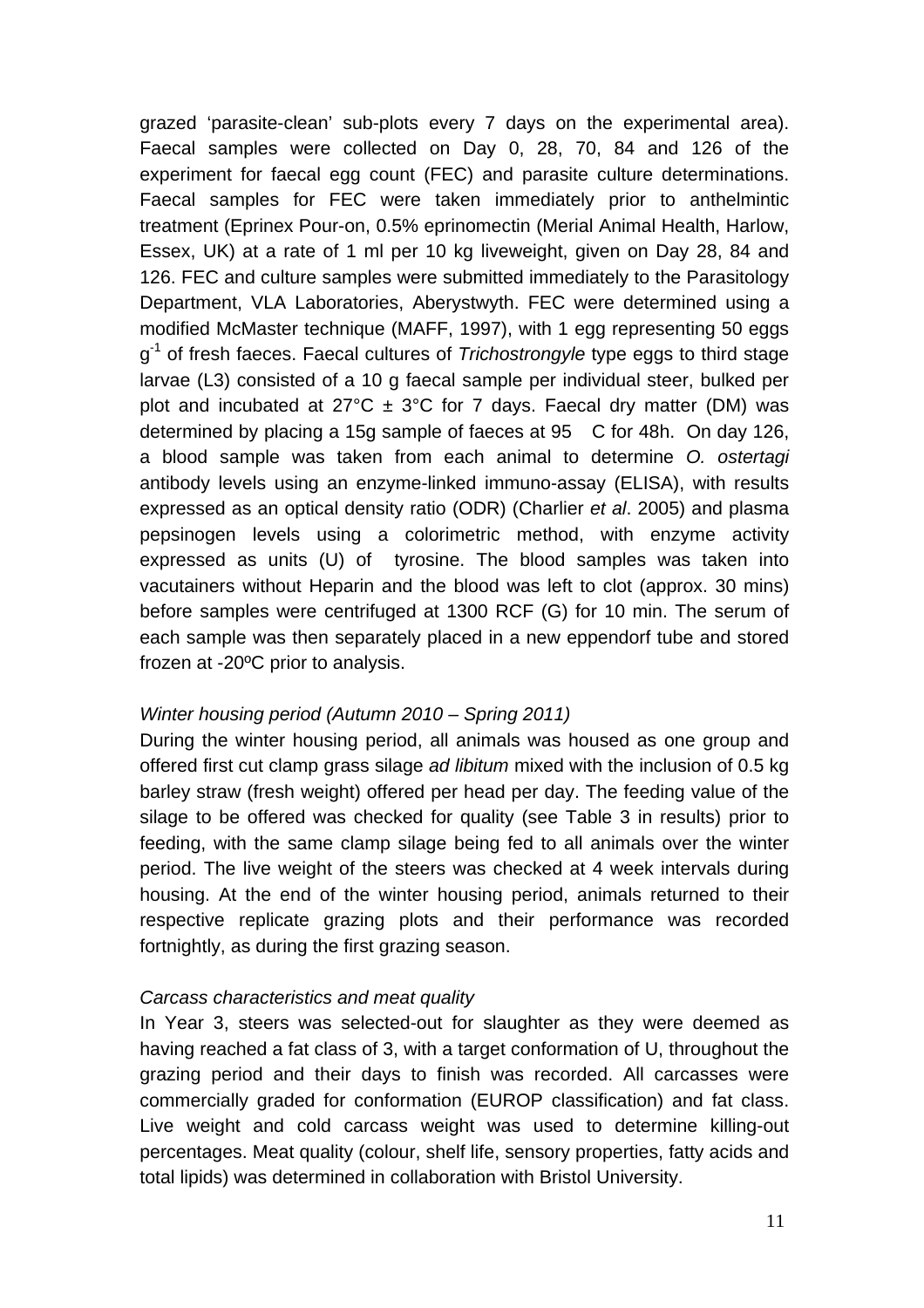Steers were transported from IBERS at Aberystwyth, Wales, to the University of Bristol, UK. Animals were housed overnight prior to slaughter. Muscle pH was checked at 2 and 48 h post-slaughter in the *M. longissimus* between the 10 and 11th rib, using a Testo 230 pH direct probe. After dressing, the carcasses were stored at 2 C. A 250 mm-long section of the hindloin joint containing the *M. longissimus lumborum* muscle was removed from the left side of the carcass, posterior to the 10th rib, and deboned. A 20 mm-thick steak was cut and the muscle dissected free of subcutaneous adipose tissue. The muscle sample was vacuum packed and frozen at 20 C for subsequent analysis of vitamin E, a further steak being retained for fatty acid analysis. The remaining section of the loin was vacuum-packed and conditioned at 1ºC to 14 days from slaughter. After this, three 20 mm-thick steaks were cut and packed individually in modified atmosphere packs (MAP,  $O<sub>2</sub>:CO<sub>2</sub>: 75:25$ ) and subjected to simulated retail display (4 ºC, 700 lux for 16 h out of 24 h). The remaining section of the conditioned loin was frozen and stored at 20 C prior to sensory analysis.

Meat colour (L\*a\*b\*) coordinates (CIE, 1986) were measured daily on two of the MAP packed steaks for 14 days on the surface of the steaks through the film lid using a Minolta Chromameter CR200 (Minolta Camera Company, Milton Keynes, UK). The chromameter was standardised against a white tile  $(L^* = 97.78$ ,  $a^* = 0.19$ ,  $b^* = 1.84$ ) covered in the MA top web film and checked against a red plate  $(L^* = 23.0, a^* = 24.3, b^* = 11.5)$ . Colour saturation (chroma), which is a measure of the intensity of the red colour, was calculated from the formula  $[(a^*)^2 + (b^*)^{2,0.5}$  and hue, a measure of overall colour, was calculated from arctangent(b\*/a\*).

The other MAP steak was taken at Day 10, trimmed of excess visible fat around the edges, homogenised and subsampled, for analysis of lipid oxidation as thiobarbituric acid reacting substances (TBARS) by the method of Tarladgis *et al*. (1960) modified by the use of a Buchi 321 distillation unit. Vitamin E was analysed by the method of Arnold *et al*. (1993) using 5,7 dimethyl-tocol as internal standard.

Fatty acids analysis was carried out by direct saponification as described in detail by Teye *et al.* (2006). Samples were hydrolysed with 2M KOH in water:methanol (1:1) and the FAs extracted into petroleum spirit, methylated using diazomethane and analysed by gas liquid chromatography. Samples were injected in the split mode, 70:1, onto a CP Sil 88, 50 m  $\times$  0.25 mm fatty acid methyl esters (FAME) column (Chrompack UK Ltd, London) with helium as the carrier gas. The output from the flame ionization detector was quantified using a computing integrator (Spectra Physics 4270) and linearity of the system was tested using saturated (FAME4) and monounsaturated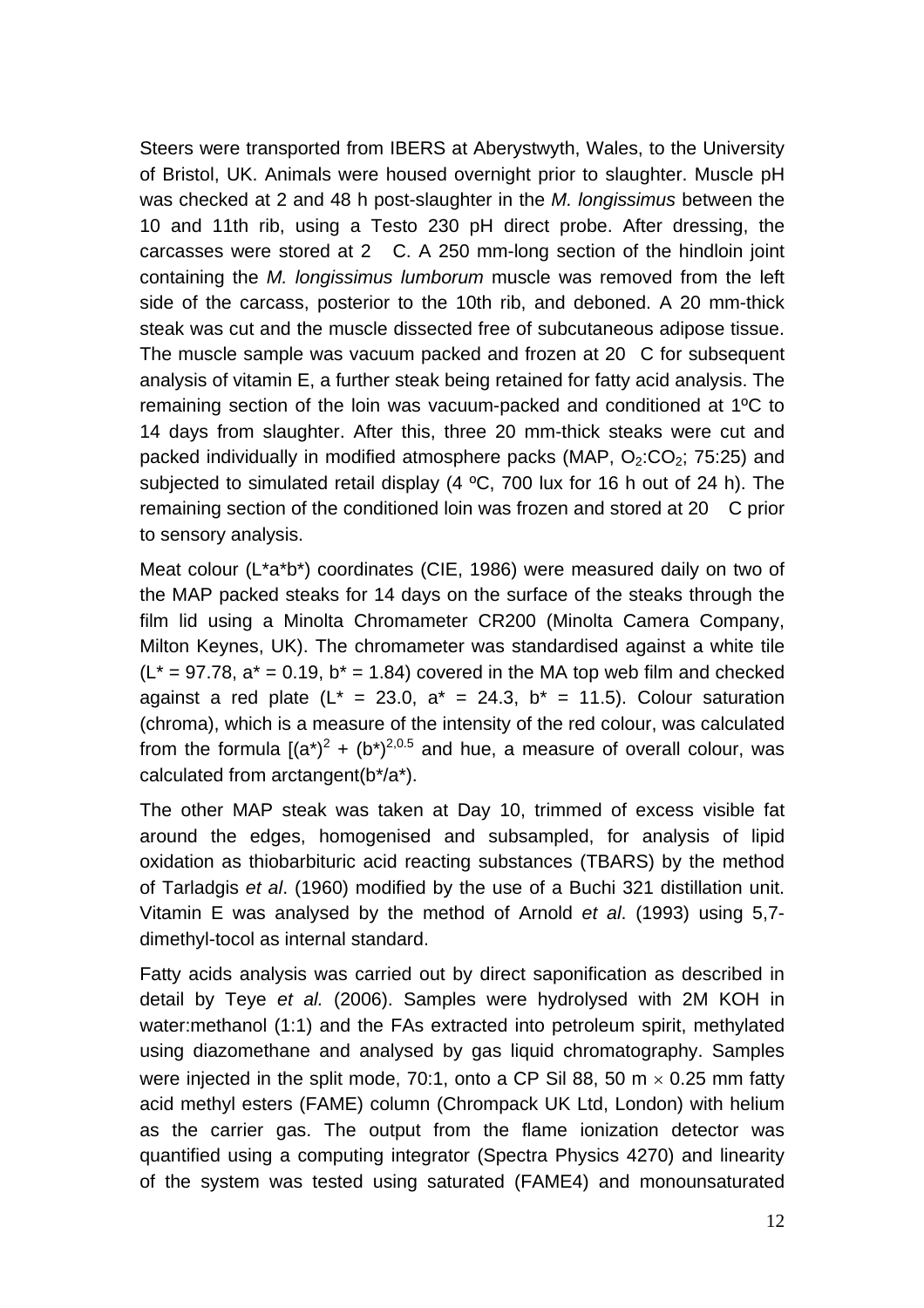(FAME5) methyl ester quantitative standards (Thames Restek UK Ltd, Windsor, UK). Total IMF content was calculated gravimetrically as total weight of FA extracted.

## **1.4 RESULTS**

#### **1.4.1 Forages**

*Germination percentages and chicory plant populations* 

The results of the germination test showed that the chicory and ryegrass seed had a germination success of 89 and 95 %, respectively. Plant population data showed that chicory established well in all three replicate plots. Chicory plant numbers of 110-131plants per square metre were recorded during the period from spring 2010 until autumn 2011 (Year 2), when the population declined to 56 plants /m<sup>2</sup>.



Beef steers grazing ryegrass only swards during Year One (2010)

#### *Herbage offtake as silage*

The results of the mean DM yield, botanical composition and chemical composition of these silage cuts are presented in Table 1. Overall, the forage DM and crude protein yield from the chicory / ryegrass plots were numerically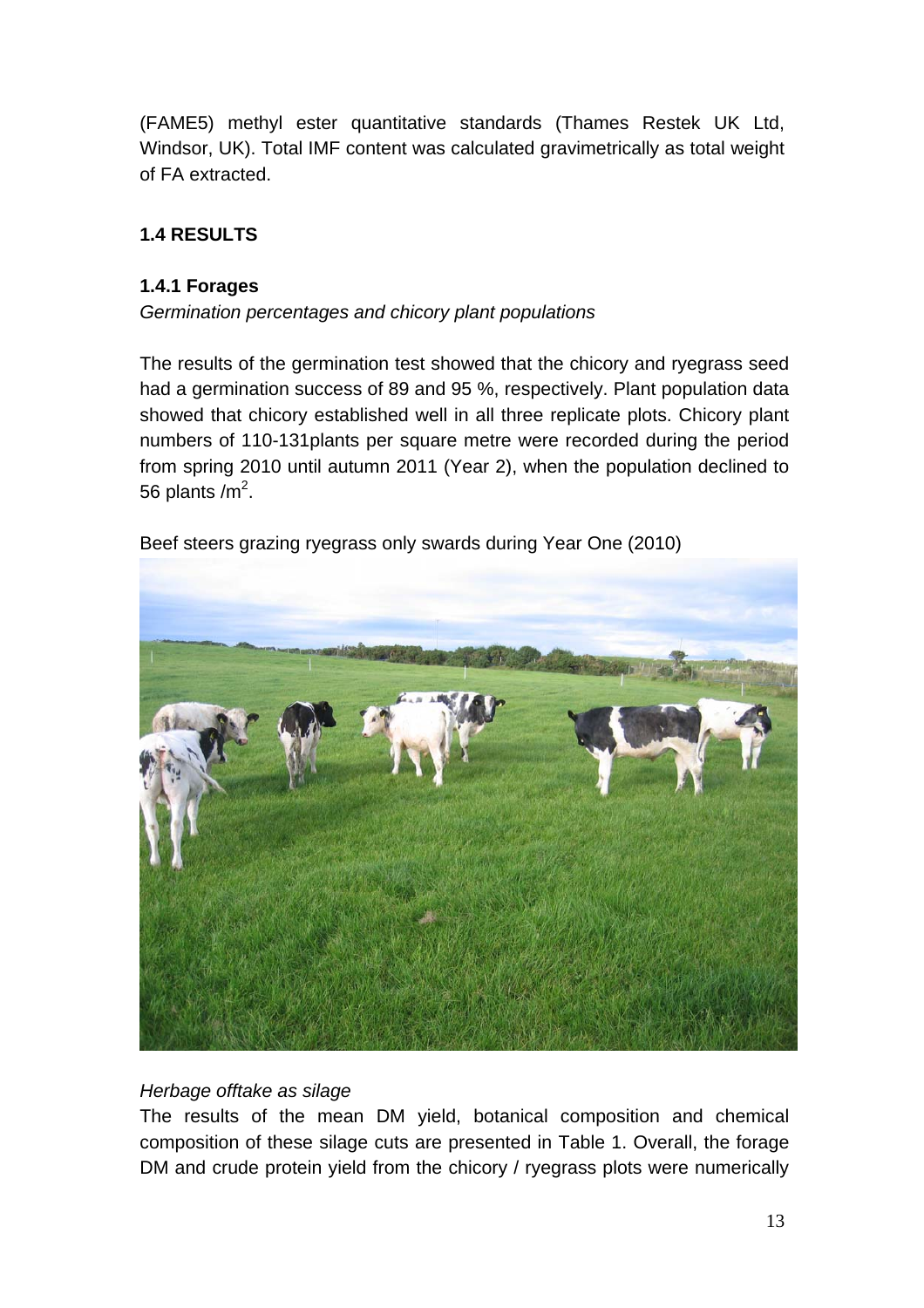higher than from ryegrass only plots in Cut 1 and 2 but not in Cut 3. The proportion of chicory in the cuts changed in each Cut, with the highest levels present during Cut 2 taken early July although at Cut 2, the inclusion of chicory did not result in differences in crude protein concentrations of the forage. Weed grasses, white clover and broad leaf weeds only contributed to a relatively low proportion of the forage harvested.

| $(1.9110)$ , or onago<br>$\frac{1}{2}$ and $\frac{1}{2}$ and $\frac{1}{2}$ and $\frac{1}{2}$ and $\frac{1}{2}$ and $\frac{1}{2}$ and $\frac{1}{2}$ and $\frac{1}{2}$ and $\frac{1}{2}$ and $\frac{1}{2}$ and $\frac{1}{2}$ and $\frac{1}{2}$ and $\frac{1}{2}$ and $\frac{1}{2}$ and $\frac{1}{2}$ and $\frac{1}{2}$ a |                |         |                |             |                |                |
|------------------------------------------------------------------------------------------------------------------------------------------------------------------------------------------------------------------------------------------------------------------------------------------------------------------------|----------------|---------|----------------|-------------|----------------|----------------|
|                                                                                                                                                                                                                                                                                                                        |                | Cut 1   |                | Cut 2       |                | Cut 3          |
|                                                                                                                                                                                                                                                                                                                        | Grass          | Chicory | Grass          | Chicory     | Grass          | Chicory        |
| Forage Yield                                                                                                                                                                                                                                                                                                           | 3861           | 4950    | 1745           | 2333        | 2421           | 2126           |
| Comprising:-                                                                                                                                                                                                                                                                                                           |                |         |                |             |                |                |
| <b>PRG</b>                                                                                                                                                                                                                                                                                                             | 3815           | 4054    | 1691           | 1015        | 2404           | 1384           |
| Chicory                                                                                                                                                                                                                                                                                                                | 1              | 814     | 0              | 1272        | 0              | 731            |
| <b>Weed Grass</b>                                                                                                                                                                                                                                                                                                      | 42             | 23      | 22             | 31          |                | 8              |
| <b>White Clover</b>                                                                                                                                                                                                                                                                                                    | 3              | 1       | 8              | $\mathbf 0$ | 11             | 1              |
| B. leaf weeds                                                                                                                                                                                                                                                                                                          | $\mathbf 1$    | 58      | 24             | 15          | $\overline{4}$ | $\overline{4}$ |
| Chicory %                                                                                                                                                                                                                                                                                                              | $\overline{0}$ | 16      | $\overline{0}$ | 55          | $\overline{0}$ | 34             |
| Chemical composition                                                                                                                                                                                                                                                                                                   |                |         |                |             |                |                |
| СP                                                                                                                                                                                                                                                                                                                     | 121            | 130     | 111            | 111         | 152            | 175            |
| <b>WSC</b>                                                                                                                                                                                                                                                                                                             | 288            | 275     | 238            | 172         | 166            | 126            |
| <b>NDF</b>                                                                                                                                                                                                                                                                                                             | 407            | 378     | 470            | 432         | 508            | 424            |
| Ash                                                                                                                                                                                                                                                                                                                    | 62             | 73      | 61             | 70          | 71             | 95             |
| <b>CP Yield</b>                                                                                                                                                                                                                                                                                                        | 468            | 642     | 194            | 259         | 367            | 373            |
| <b>WSC Yield</b>                                                                                                                                                                                                                                                                                                       | 1114           | 1360    | 415            | 402         | 402            | 267            |

Table 1. Mean dry matter (DM) yield (kg DM/ha), botanical composition (kg DM/ha), chemical composition (g/kg DM) and chemical composition yield  $(kq/ha)$ , of silage cuts taken during the first grazing season (2010).

#### *Sward composition*

Botanical composition data showed that chicory /ryegrass swards contained 24 and 14 % chicory on a DM basis in Year 2 and 3, respectively (Table 2a). The ryegrass plots had a higher forage biomass available to steers in Year 1 and Year 2, when presented on a DM basis. The amount of perennial ryegrass present in the chicory swards was consistent between years, and changes observed in botanical composition were due to a reduction in the chicory yield and an increase in introgressed weed grasses, white clover and other broadleaf weeds. Despite, the sward heights of the treatment plots being maintained at the same height, there was a higher biomass of available forage on ryegrass plots in Year 1 (*P<*0.05) but not in Year 2. Ryegrass only swards were found to have a higher water-soluble carbohydrate concentration in Year 1 but also higher fibre concentrations in Year 2 (Table 2b). These differences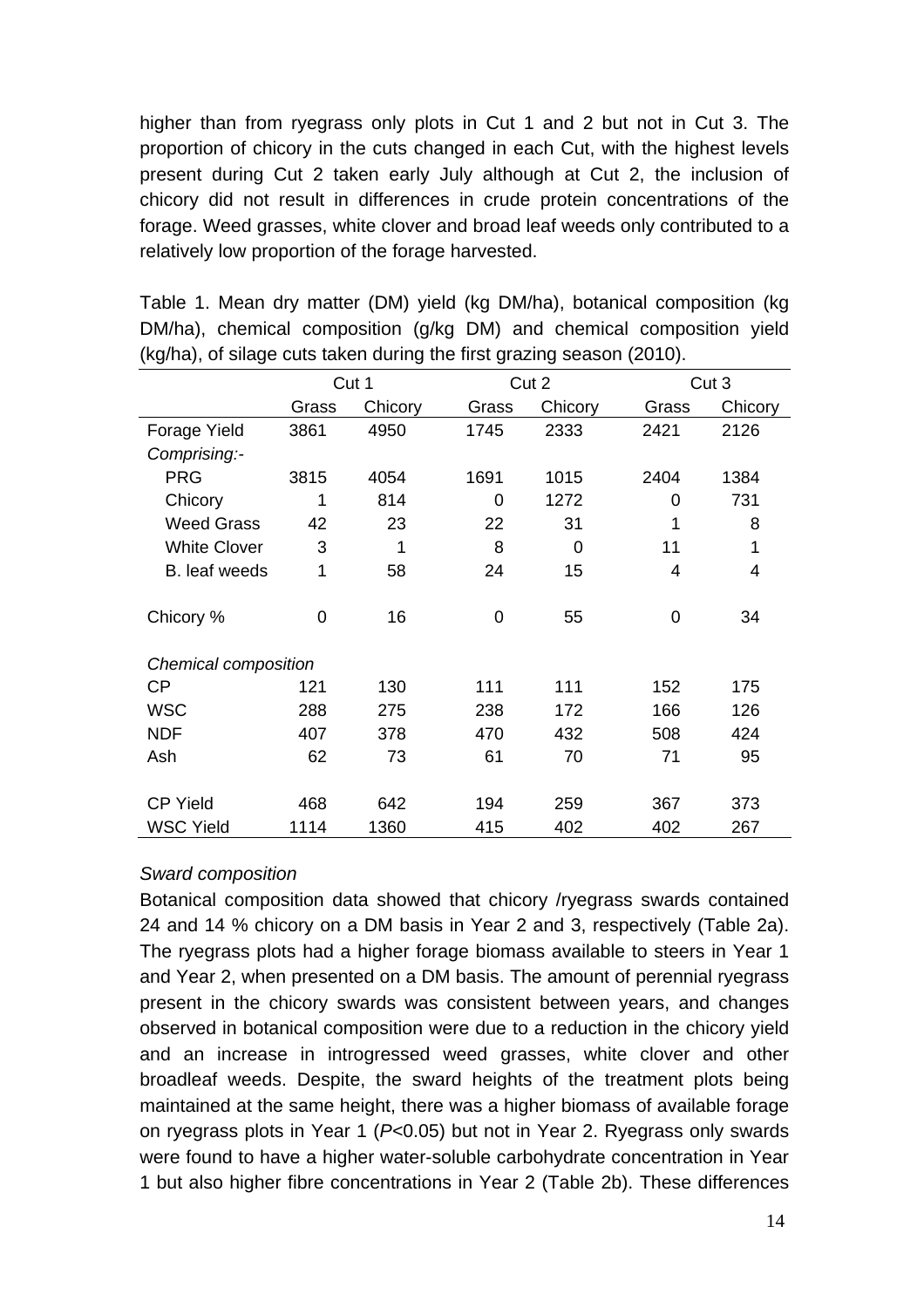between years are probably due to changes in the percentage of chicory present in the swards and its effects on sward density. The dry matter of forage on ryegrass plots was significantly higher in both Year 1 (*P<*0.05) and Year 2 (*P<*0.01). However, overall, the data showed that forage availability would not have restricted the voluntary intake capacity of the steers during this study.

| 2010<br>i)                                                        |       |            |       |       |
|-------------------------------------------------------------------|-------|------------|-------|-------|
|                                                                   | Grass | Chicory/RG | sed   | Prob  |
| Forage biomass (kg DM/ha)                                         | 1631  | 1313       | 71.8  | ¥     |
| PRG (kg DM/ha)                                                    | 1602  | 971        | 126.4 | $***$ |
| Chicory (kg DM/ha)                                                |       | 324        |       |       |
| Weed Grass (kg DM/ha)                                             | 14.0  | 7.5        | 23.8  | ns    |
| White Clover (kg DM/ha)                                           | 3.2   | 2.3        | 5.0   | ns    |
| B. leaf weeds (kg DM/ha)                                          | 11.5  | 7.5        | 5.7   | ns    |
| Chicory %                                                         |       | 24         |       |       |
| Sward Height (cm)                                                 | 13.4  | 12.7       | 0.39  | ns    |
| 2011<br>$\mathsf{ii}$                                             |       |            |       |       |
|                                                                   | Grass | Chicory/RG | sed   | Prob  |
| Forage biomass (kg DM/ha)                                         | 1388  | 1280       | 86.5  | ns    |
| PRG (kg DM/ha)                                                    | 1261  | 1007       | 101.2 | ns    |
| Chicory (kg DM/ha)                                                |       | 174        |       |       |
| Weed Grass (kg DM/ha)                                             | 47.8  | 29.2       | 22.6  | ns    |
| White Clover (kg DM/ha)                                           | 9.7   | 8.4        | 3.39  | ns    |
| B. leaf weeds (kg DM/ha)                                          | 31.6  | 30.7       | 19.7  | ns    |
| Chicory %                                                         |       | 14         |       |       |
| Sward height (cm)<br>$\cdot$ $\cdot$ $\sim$ $\sim$ $\sim$ $\cdot$ | 12.1  | 11.7       | 0.47  | ns    |

Table 2a. Mean forage biomass, botanical composition and sward height of grazed plots within each grazing season (2010 and 2011).

ns, not significant (*P*>0.05).

Table 2b. Mean forage dry matter and chemical composition of grazed plots throughout each grazing season (2010 and 2011).

| 2010                   |       |            |      |         |
|------------------------|-------|------------|------|---------|
|                        | Grass | Chicory/RG | sed  | Prob    |
| DM (g/kg fresh matter) | 209   | 184        | 5.4  | $\star$ |
| CP (g/kg DM)           | 157   | 168        | 5.3  | ns      |
| WSC (g/kg DM)          | 128   | 107        | 7.7  | $\ast$  |
| NDF (g/kg DM)          | 531   | 471        | 25.2 | ns      |
| Ash (g/kg DM)          | 96    | 123        | 17.0 | ns      |
| 2011<br>$\parallel$    |       |            |      |         |
|                        | Grass | Chicory/RG | sed  | Prob    |
| DM (g/kg fresh matter) | 229   | 209        | 2.71 | $***$   |
| CP (g/kg DM)           | 148   | 157        | 5.34 | ns      |
| WSC (g/kg DM)          | 169   | 154        | 6.43 | ns      |
| NDF (g/kg DM)          | 525   | 495        | 9.92 | $\ast$  |
| Ash (g/kg DM)          | 80    | 89         | 4.35 | ns      |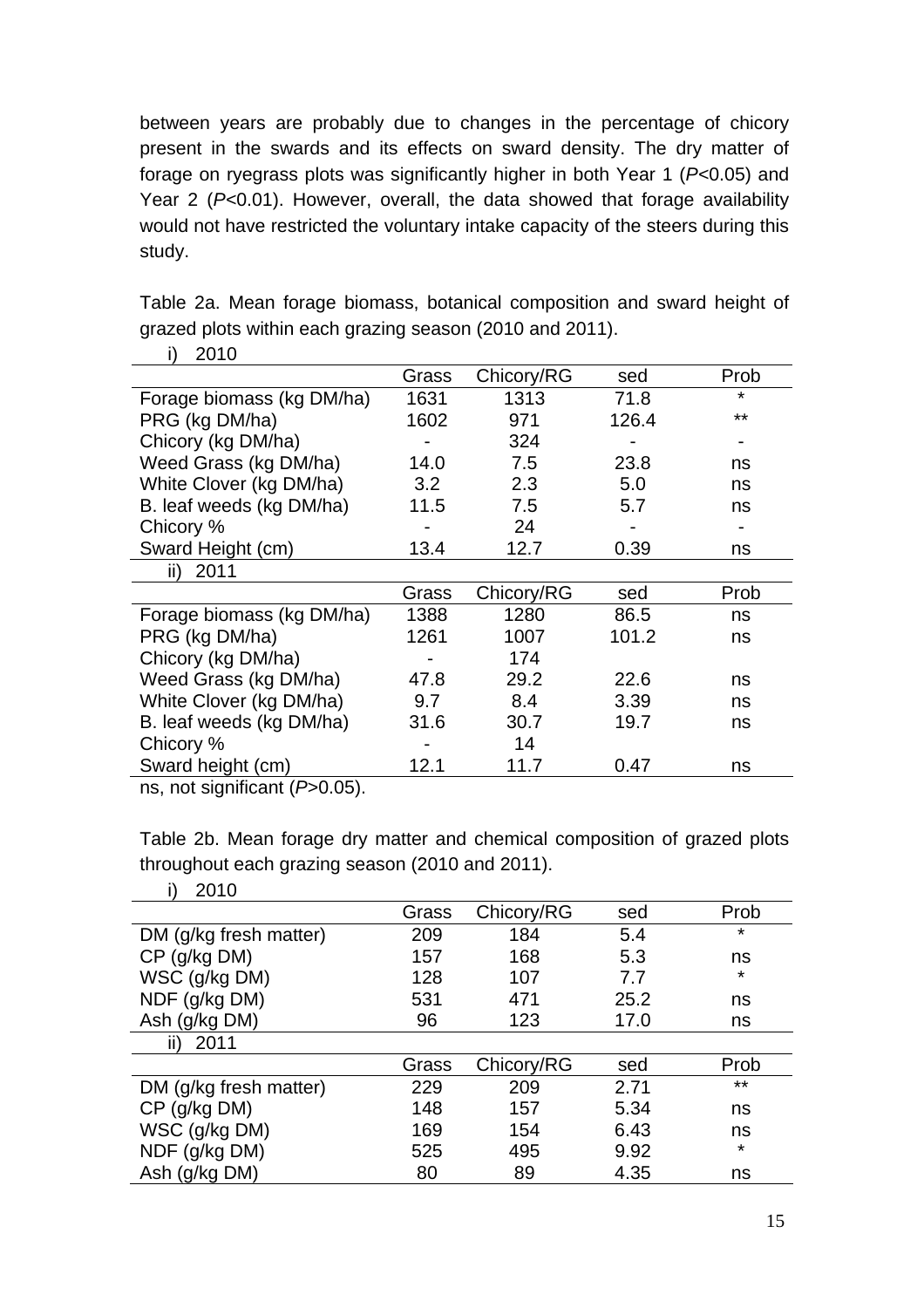The quality of the ryegrass silage offered during the winter housing period had a high dry matter and ME content and a moderate crude protein concentration compared to a typical ryegrass silage produced in the UK.

Table 3. Silage composition of standard ryegrass clamp silage offered to steers during winter housing period (winter 2010-2011)

| <b>Chemical Composition</b>    | g/kg DM (unless otherwise stated) |
|--------------------------------|-----------------------------------|
| Dry Matter (g/kg fresh weight) | 448                               |
| pH                             | 4.4                               |
| Ammonia N (g/kg total N)       | 44                                |
| <b>Crude Protein</b>           | 135                               |
| <b>NDF</b>                     | 435                               |
| ME (MJ/kg DM)                  | 11.4                              |
| <b>Lactic Acid</b>             | 40.6                              |
| <b>Volatile Fatty Acids</b>    | 20.2                              |
| Ash                            | 7.7                               |

## **1.4.2 Animals**

#### *Performance*

The liveweight data showed that there were no differences between grazing treatments in the performance of beef steers during either the first or second grazing season and this was reflected in the number of days to slaughter (Table 4).

Table 4. Performance of beef steers grazing either chicory/ryegrass or ryegrass only swards during their first (Year 1) and second (Year 2) grazing season and during the winter period between whilst housed.

|                                                                    | Ryegrass | Chicory/ryegrass | sed   | Prob |
|--------------------------------------------------------------------|----------|------------------|-------|------|
| Live-weight gain (kg/day)                                          |          |                  |       |      |
| Year 1                                                             | 1.15     | 1.09             | 0.052 | ns   |
| Winter period                                                      | 1.08     | 1.11             | 0.049 | ns   |
| Year 2                                                             | 1.07     | 1.00             | 0.135 | ns   |
|                                                                    |          |                  |       |      |
| Days to slaughter <sup>a</sup>                                     | 137      | 136              | 12.7  | ns   |
| <sup>a</sup> , number of days from turnout in Year 2 to slaughter. |          |                  |       |      |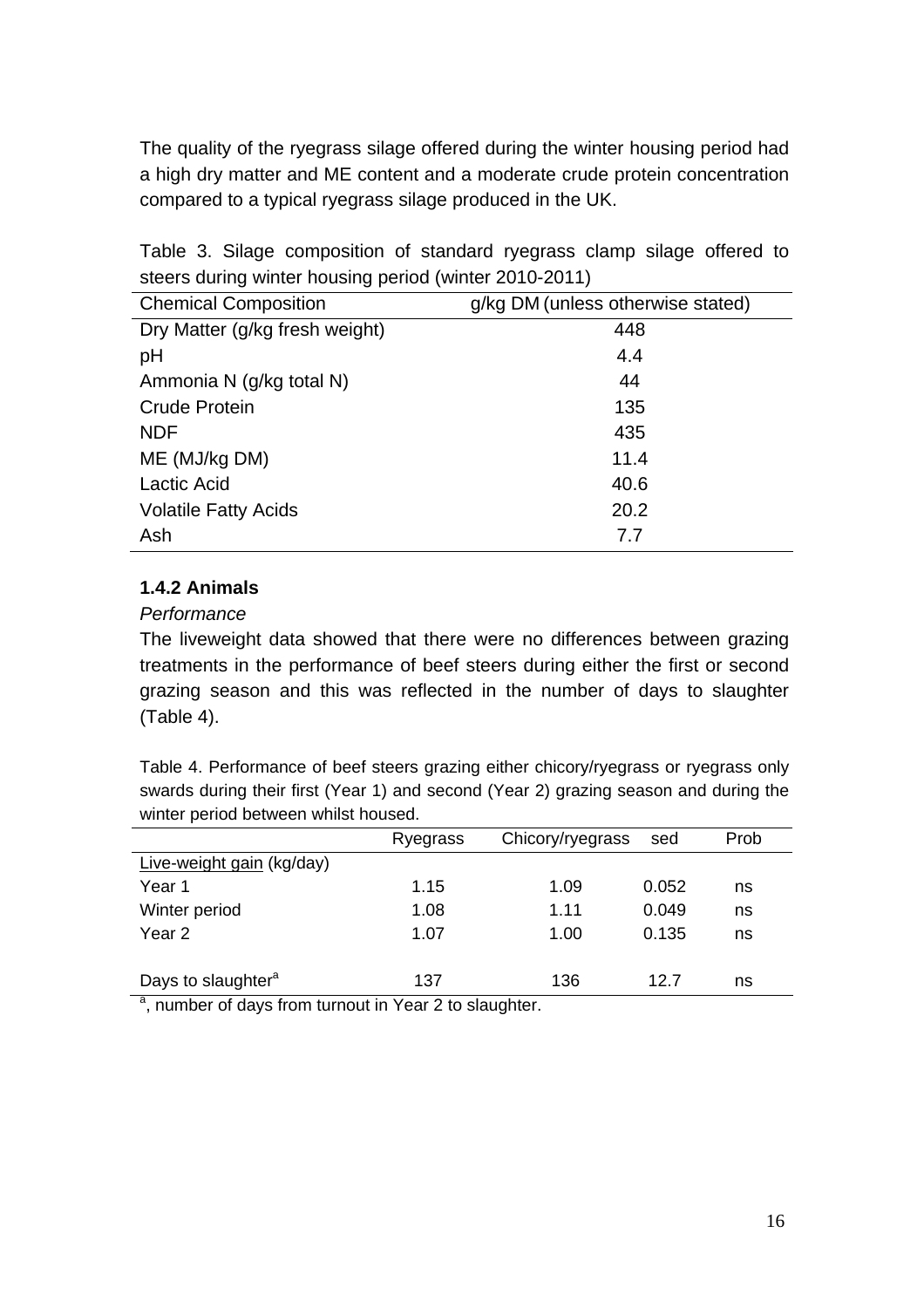Data on steer performance comparing the first grazing season, winter housing period and then second grazing season showed that there were no differences in the daily liveweight gain of steers grazing chicory/ryegrass or ryegrass only swards in this experiment and averaged 1.04 kg /day. As expected, there was a slight decline in liveweight following turn out in Year 2. It should be noted that the decline observed for the last two measurements is a reflection of there only being 6 and 2 animals being left on the ryegrass and chicory/ryegrass plots, respectively on 27 September and then only 2 and 1 animal being left on the ryegrass and chicory/ryegrass plots, respectively, by 11 October 2011.

650 A March 19 600 Grass - Chicorv 550 iveweight (kg) **Liveweight (kg)** 500 450 400 350 Day 0  $\sqrt{x}$  Housed 300 250 200 77/04/2010 17/08/2010 12/10/2010 1/02/2011 12/10/10/11/2011 12/11/2010

Figure 2. Mean and SEM liveweight (kg) of beef steers over the two year production period.

#### *Parasite status*

The results of the gastro-intestinal parasite data are shown in Table 5. These data showed that the steers experienced a moderate challenge of parasitic nematodes over the grazing season. Faecal cultures indicated that *Ostertagia ostertagi* and *Cooperia* spp. were the main parasite species present in the steers. There were no differences in faecal egg count (FEC), faecal DM or DM-adjusted FEC, *O. ostertagi* antibody or plasma pepsinogen levels of beef steers grazing either chicory/ryegrass swards or ryegrass only swards.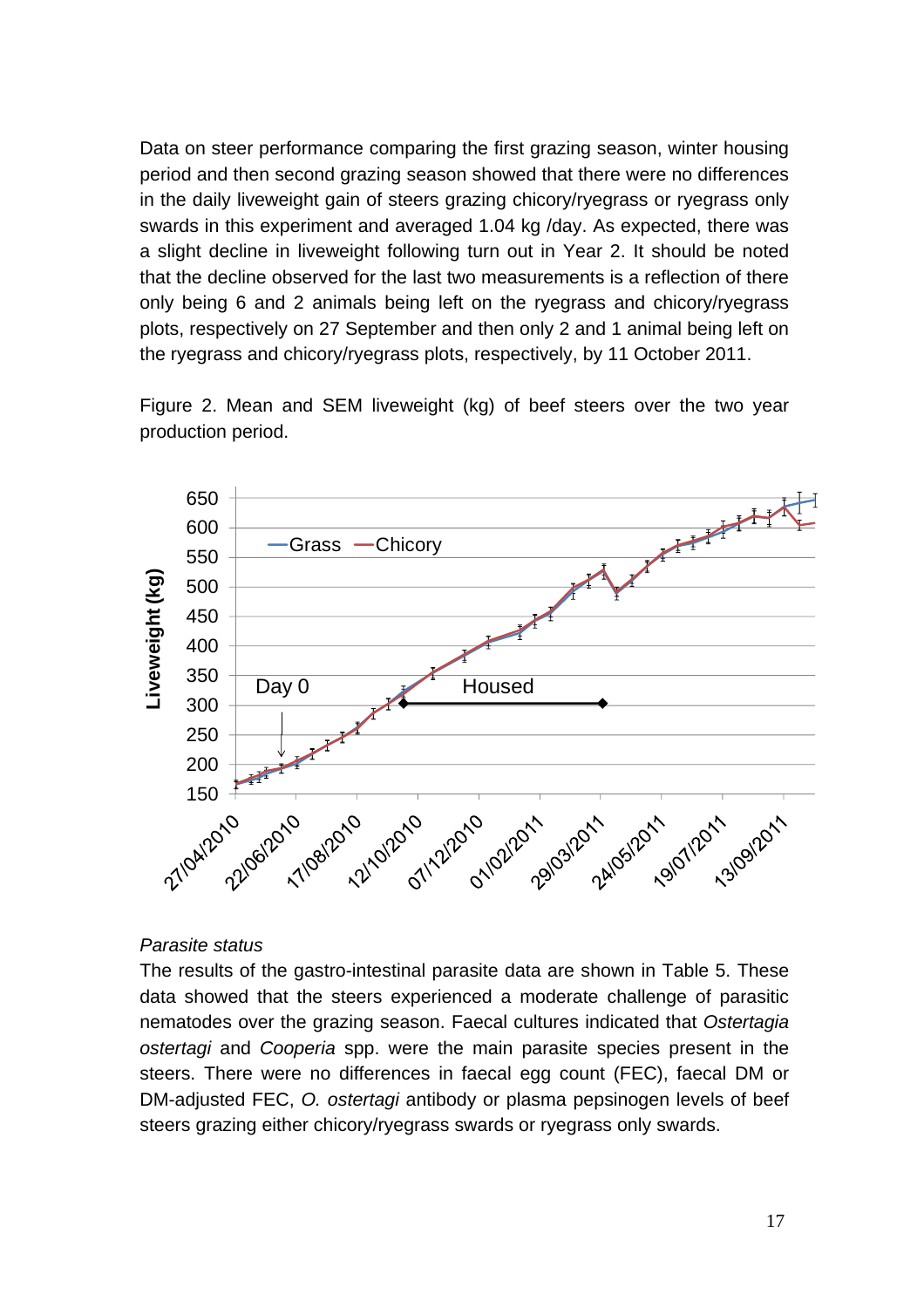| $\cdot$ $\cdot$ |      |                           |      |
|-----------------|------|---------------------------|------|
|                 |      | sed                       | Prob |
|                 |      |                           |      |
| 51.7            | 51.4 | 4.25                      | ns   |
| 65.0            | 65.2 | 7.40                      | ns   |
| 25.9            | 31.2 | 2.70                      | ns   |
| 37.2            | 45.6 | 3.94                      | ns   |
| 20.8            | 23.1 | 7.64                      | ns   |
| 0.72            | 0.70 | 0.06                      | ns   |
| 2.15            | 2.07 | 0.197                     | ns   |
|                 |      | Ryegrass Chicory/ryegrass |      |

Table 5. Square root transformed FEC (g/DM), *O. ostertagi* antibody (ODR) or plasma pepsinogen (U) levels of grazing beef steers

#### *Carcass characteristics and meat quality*

Carcass slaughter grades were convered to numeric score as shown in Table 6a. The conformation, fat grade, killing out proportion and carcass weight of beef steers grazing ryegrass or ryegrass/chicory swards were not found to differ in this study (Table 6b). The carcass and fat grades in Table 6 are equivalent to R3, fat class as targeted and a better conformation.

|     | ັ       | ັ |                      |     |
|-----|---------|---|----------------------|-----|
| Fat | Numeric |   | Conformation Numeric |     |
| 1   | 20      |   | Е                    | 155 |
| 2   | 45      |   | U+                   | 140 |
| 3   | 65      |   | U-                   | 115 |
| 4L  | 90      |   | R                    | 85  |
| 4H  | 105     |   | O+                   | 55  |
| 5L  | 125     |   | $O-$                 | 30  |
| 5H  | 145     |   | $P+$                 | 20  |
|     |         |   | P                    | 15  |
|     |         |   | P-                   | 10  |
|     |         |   |                      |     |

Table 6a Carcass grading numeric scores

Table 6b. Carcass characteristics of grazing beef steers

|                       | Ryegrass | Chicory/ryegrass | <b>SED</b> | Probability |
|-----------------------|----------|------------------|------------|-------------|
| Conformation          | 85.0     | 92.8             | 8.74       | ns          |
| Fat grade             | 52.8     | 61.2             | 6.57       | ns          |
| Slaughter weight      | 638      | 632              | 12.3       | ns          |
| Killing out           | 0.55     | 0.56             | 0.004      | ns          |
| <b>Carcass Weight</b> |          |                  |            |             |
| Right side hot        | 178.1    | 176.8            | 3.21       | ns          |
| Right side cold       | 174.1    | 175.6            | 3.23       | ns          |
| <b>Total cold</b>     | 350.9    | 353.7            | 6.44       | ns          |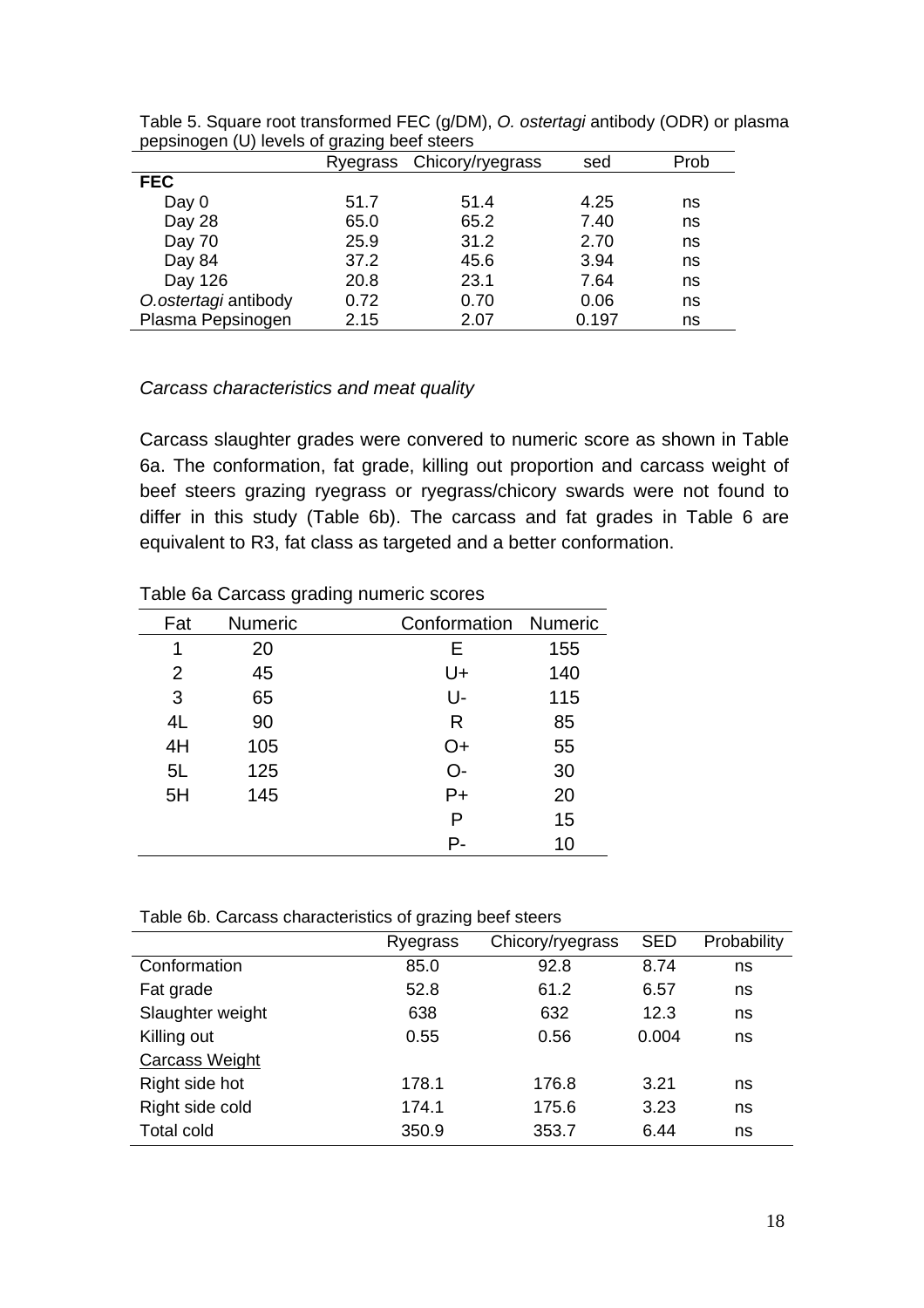#### *Meat colour, vitamin E content, stability and eating quality*

Measurements on the colour of the meat and the vitamin E concentration and oxidative stability of showed that there were no effects of including chicory in the diet of grazing beef steers. Figure 3 shows the differences in muscle colour over a 14 day period, when the colour finally turned brown. A chroma of 18 can be taken as the point at which a consumer will reject the product because of discolouration. A period of 14 days is much longer than the 7-8 days specified by retailers and is a reflection of the high vitamin E concentrations, which has been shown to stabilise meat colour. However, statistical analysis of colour at 24 h, (the time point at which the greatest visual difference between treatments was apparent) showed no difference between treatments (Table 7). Figure 4 shows there were no differences in the levels of fatty acid oxidation and vitamin E levels in the *M. longissimus* steaks taken from beef steers grazing chicory/ryegrass or ryegrass only swards. There were also no differences found in the eating quality of the steaks from the two treatments (Table 8).

Figure 3. *M. longissimus* colour during a 14 day period from beef steers grazing chicory/ryegrass or ryegrass only swards.

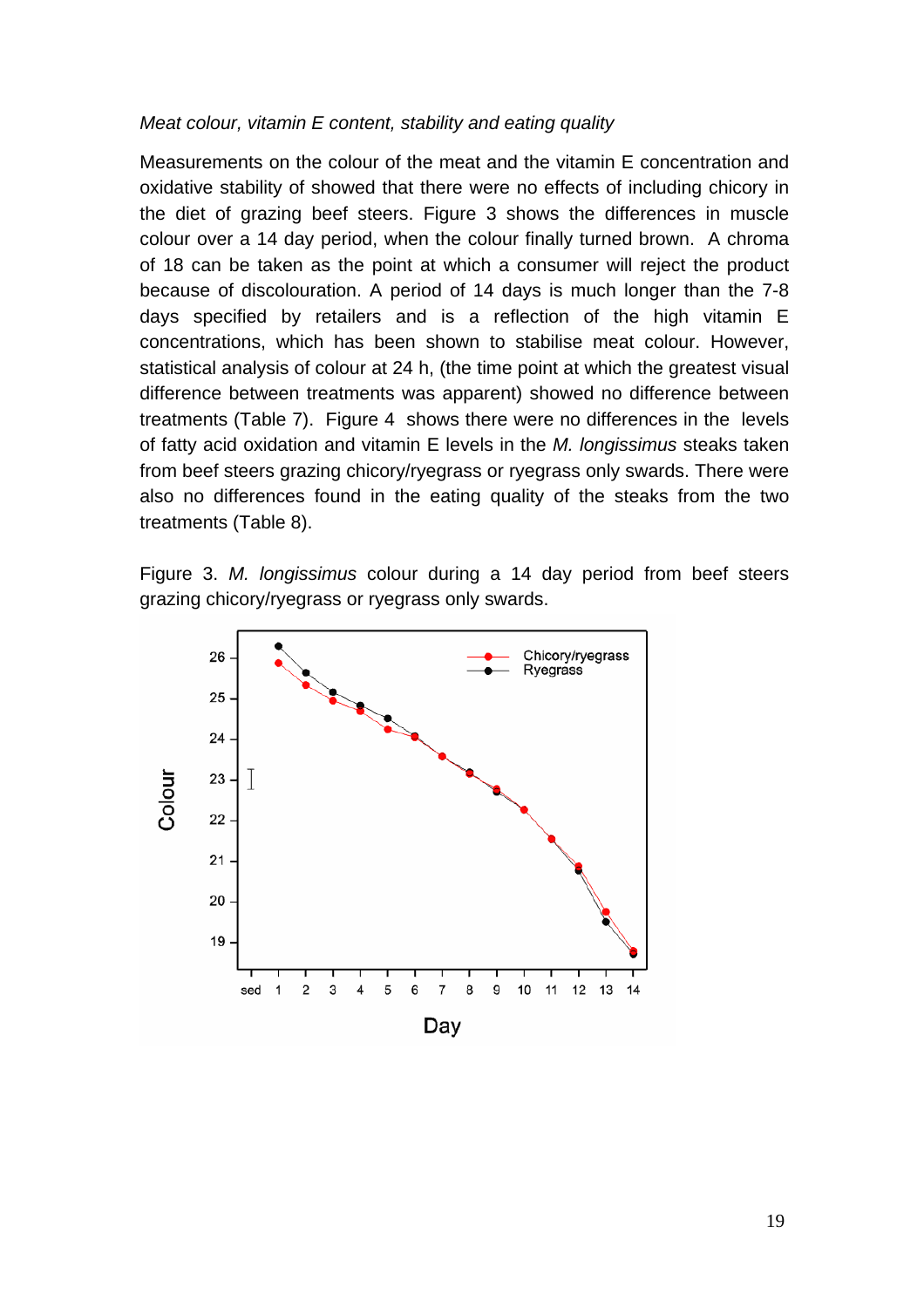|                                                                                                 | Ryegrass | Chicory/ryegrass | sed                | Prob |
|-------------------------------------------------------------------------------------------------|----------|------------------|--------------------|------|
| <u>pH</u>                                                                                       |          |                  |                    |      |
| At 2h                                                                                           | 6.18     | 6.26             | 0.100              | ns   |
| At 48h                                                                                          | 5.59     | 5.71             | 0.053              | ns   |
|                                                                                                 |          |                  |                    |      |
| <b>Temperature</b>                                                                              |          |                  |                    |      |
| At 2h                                                                                           | 33.9     | 34.4             | 0.59               | ns   |
| At 48h                                                                                          | 2.56     | 2.43             | 0.369              | ns   |
|                                                                                                 |          |                  |                    |      |
| Colour at 24h                                                                                   | 26.3     | 25.9             | 0.72               | ns   |
| L* (Lightness)                                                                                  | 67.1     | 67.3             | 1.05               | ns   |
| a* (Redness)                                                                                    | 3.24     | 3.83             | 0.935              | ns   |
| b* (Yellowness)                                                                                 | 17.2     | 20.7             | 2.99               | ns   |
| Chroma                                                                                          | 17.6     | 21.2             | 3.10               | ns   |
| Hue                                                                                             | 79.6     | 78.9             | 1.56               | ns   |
|                                                                                                 |          |                  |                    |      |
| Vitamin $E(\mu g/g)$                                                                            | 3.97     | 4.30             | 0.306              | ns   |
| Oxidation (TBars (ug/g))                                                                        | 1.10     | 0.87             | $0.056^{\text{a}}$ | ns   |
| $a$ , sed values shown are $log_{10}$ as data was transformed to normalise prior to statistical |          |                  |                    |      |

Table 7. *M. longissimus* pH, colour and stability after boning from beef steers grazing chicory/ryegrass or ryegrass only swards.

analysis.

Figure 4. Fatty Acid Oxidation (TBARS) (µg/100g) and Vitamin E (µg/100g) of *M. longissimus* steaks taken from beef steers grazing either chicory/ryegrass or ryegrass only swards.

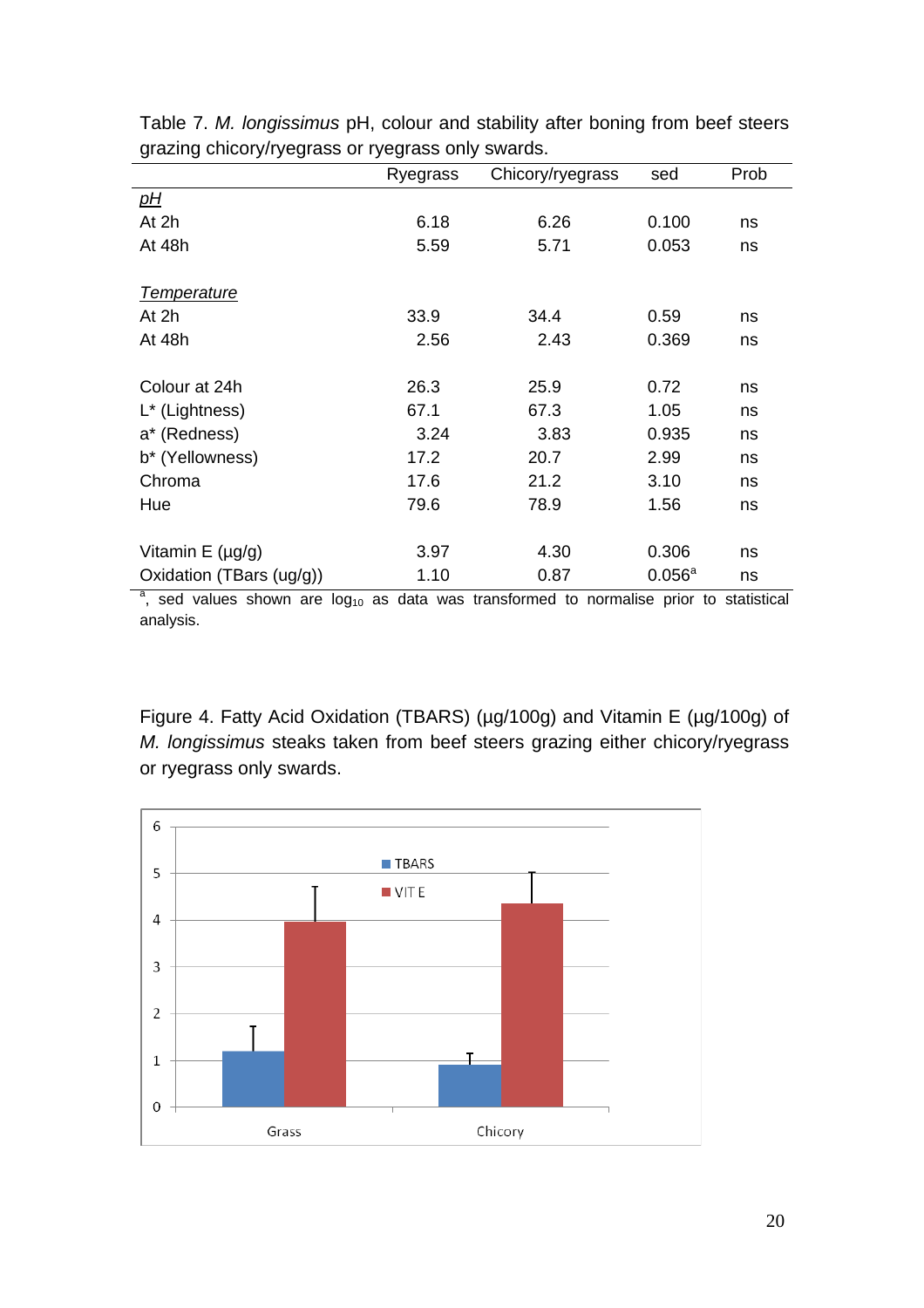| <b>Attribute</b>       | Ryegrass | Chicory/ryegrass | <b>SED</b> | Significance |
|------------------------|----------|------------------|------------|--------------|
| 8 point category scale |          |                  |            |              |
| <b>Texture</b>         | 4.5      | 4.6              | 0.15       | ns           |
| <b>Juiciness</b>       | 5.1      | 5.1              | 0.12       | ns           |
| <b>Beef</b>            | 4.2      | 4.3              | 0.18       | ns           |
| Abnormal               | 2.2      | 2.1              | 0.6        | ns           |
| 100mm line scale       |          |                  |            |              |
| Greasy                 | 9.2      | 8.5              | 1.73       | ns           |
| <b>Bloody</b>          | 12.8     | 12.6             | 2.72       | ns           |
| Livery                 | 11       | 10.9             | 2.93       | ns           |
| <b>Metallic</b>        | 17.7     | 15.4             | 3.19       | ns           |
| <b>Bitter</b>          | 6.7      | 5.1              | 1.07       | ns           |
| <b>Sweet</b>           | 15.2     | 16.6             | 2.6        | ns           |
| Rancid                 | 0.7      | 0.3              | 0.23       | ns           |
| Fishy                  | 0.5      | 0.4              | 0.17       | ns           |
| Acid                   | 7.3      | 5.7              | 1.07       | ns           |
| Cardboard              | 14.1     | 14.5             | 2.37       | ns           |
| Vegetable/Grass        | 15.9     | 13.9             | 2.79       | ns           |
| Dairy                  | 13.7     | 14.71            | 2.52       | ns           |
| <u>Hedonic</u>         |          |                  |            |              |
| <b>Overall liking</b>  | 48.6     | 50.73            | 2.1        | ns           |

Table 8. Effects of pasture type on eating quality of beef steaks from steers that grazed either chicory/ryegrass or ryegrass only swards.

Tables 9 -10 show there were no differences in the levels of the total or selected individual fatty acids in the *M. longissimus* steaks taken from beef steers grazing chicory/ryegrass or ryegrass only swards.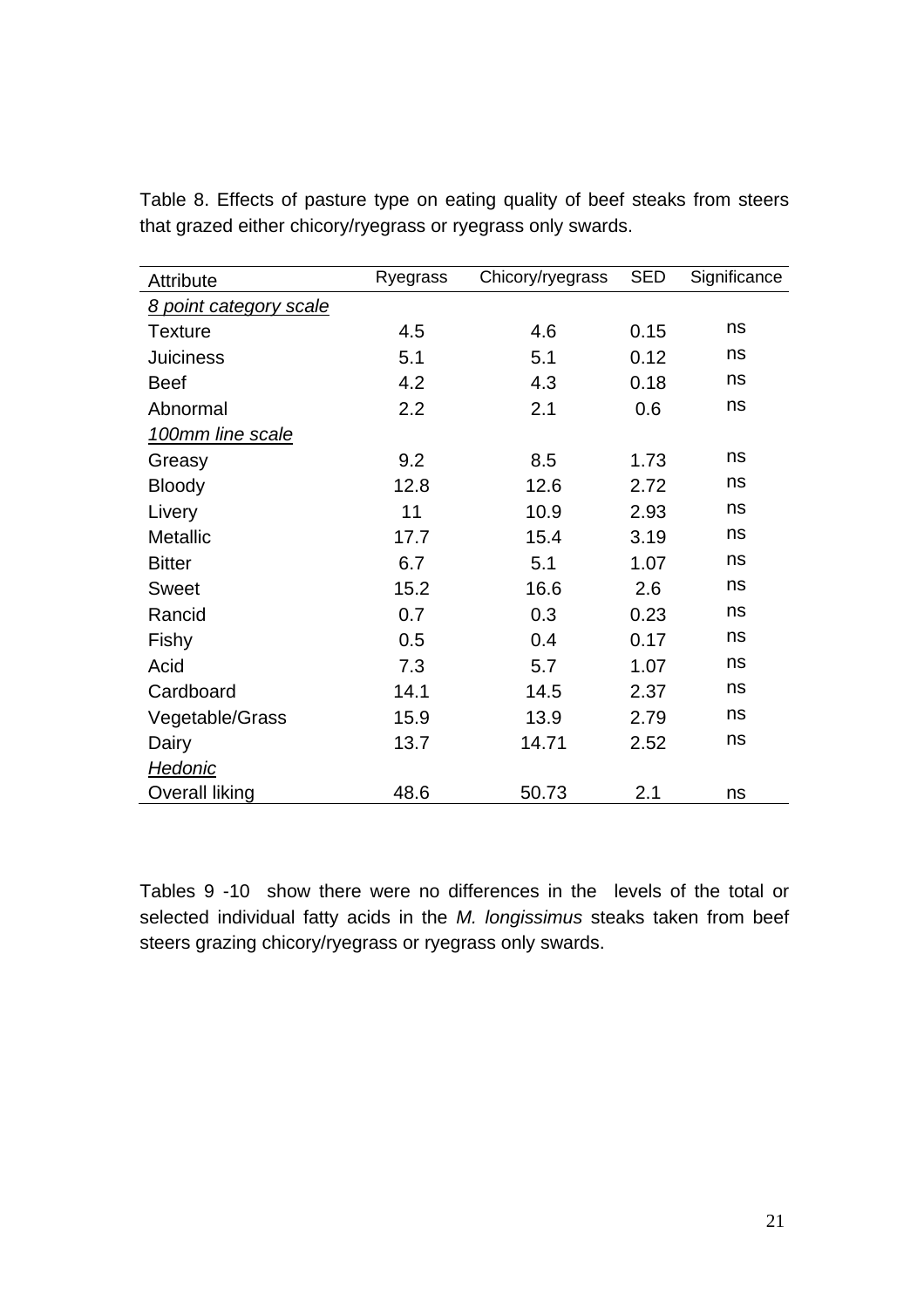|                                                                                                                | Ryegrass | Chicory/ryegrass | sed   | Prob |
|----------------------------------------------------------------------------------------------------------------|----------|------------------|-------|------|
| 14:0                                                                                                           | 64.6     | 59.9             | 8.31  | ns   |
| 16:0                                                                                                           | 621      | 586              | 64.2  | ns   |
| 16:1                                                                                                           | 102.2    | 96.9             | 12.12 | ns   |
| 18:0                                                                                                           | 329.7    | 347.6            | 32.05 | ns   |
| 18:1 trans <sup>a</sup>                                                                                        | 49.4     | 49.7             | 10.17 | ns   |
| 18:1 cis-9                                                                                                     | 866      | 849              | 102.5 | ns   |
| $18:1n-7$                                                                                                      | 29.4     | 29.3             | 2.69  | ns   |
| $18:2n-6$                                                                                                      | 62.1     | 63.2             | 1.38  | ns   |
| $18:3n-3$                                                                                                      | 39.0     | 38.9             | 0.91  | ns   |
| CLA <sup>b</sup>                                                                                               | 10.8     | 10.1             | 2.34  | ns   |
| C20:3n-6                                                                                                       | 5.88     | 5.67             | 0.240 | ns   |
| C20:4n-6                                                                                                       | 20.9     | 20.7             | 0.94  | ns   |
| C20:4n-3                                                                                                       | 5.79     | 5.68             | 0.157 | ns   |
| C20:5n-3                                                                                                       | 17.13    | 17.39            | 0.716 | ns   |
| C22:4n-6                                                                                                       | 1.14     | 1.21             | 0.126 | ns   |
| $C22:5n-3$                                                                                                     | 21.8     | 22.1             | 0.33  | ns   |
| C22:6n-3                                                                                                       | 2.30     | 2.23             | 0.126 | ns   |
| Total<br><sup>a</sup> Combination of all isomers (sum of18:1trans4-16); <sup>b</sup> Conjugated linoleic acid, | 2496     | 2455             | 249   | ns   |

Table 9. Effects of pasture type on the total fatty acids and selected fatty acid composition (mg/100g tissue) of the *M. Longissimus* muscle of from steers that grazed either chicory/ryegrass or ryegrass only swards.

18:2*cis*-9, *trans*-11.

Table 10. Total fatty acid composition (mg/100g tissue) and ratios of the *M. Longissimus* muscle from steers that grazed either chicory/ryegrass or ryegrass only swards.

|                   | Ryegrass | Chicory/ryegrass SED |       | Sig | P  |
|-------------------|----------|----------------------|-------|-----|----|
| <b>Total SFA</b>  | 1017     | 994                  | 100.8 |     | ns |
| <b>Total MUFA</b> | 1050     | 1029                 | 126.0 |     | ns |
| <b>Total PUFA</b> | 176      | 177                  | 2.4   |     | ns |
| Total n-6         | 90.0     | 90.8                 | 1.66  |     | ns |
| Total n-3         | 86.0     | 86.3                 | 1.20  |     | ns |

SFA, Saturated fatty acids (sum of 12:0, C14:0, C15:0, C16:0, C17:0, C18:0, C19:0, C20:0);

MUFA, Monounsaturated fatty acids (sum of 16:1, C18:1, C20:1);

PUFA, Polyunsaturated fatty acids (sum of 18:2, C18:3, C20:3, C20:4, C20:5, C22:4, C22:5,C22:6);

n-3,sum of C20:4, C20:5, C22:5, C22:6;

n-6, sum of 18:2, C20:3, C20:4, C22:4;

P:S, (18:2n-6 + 18:3n-3)/(14:0 + 16:0 + 18:0).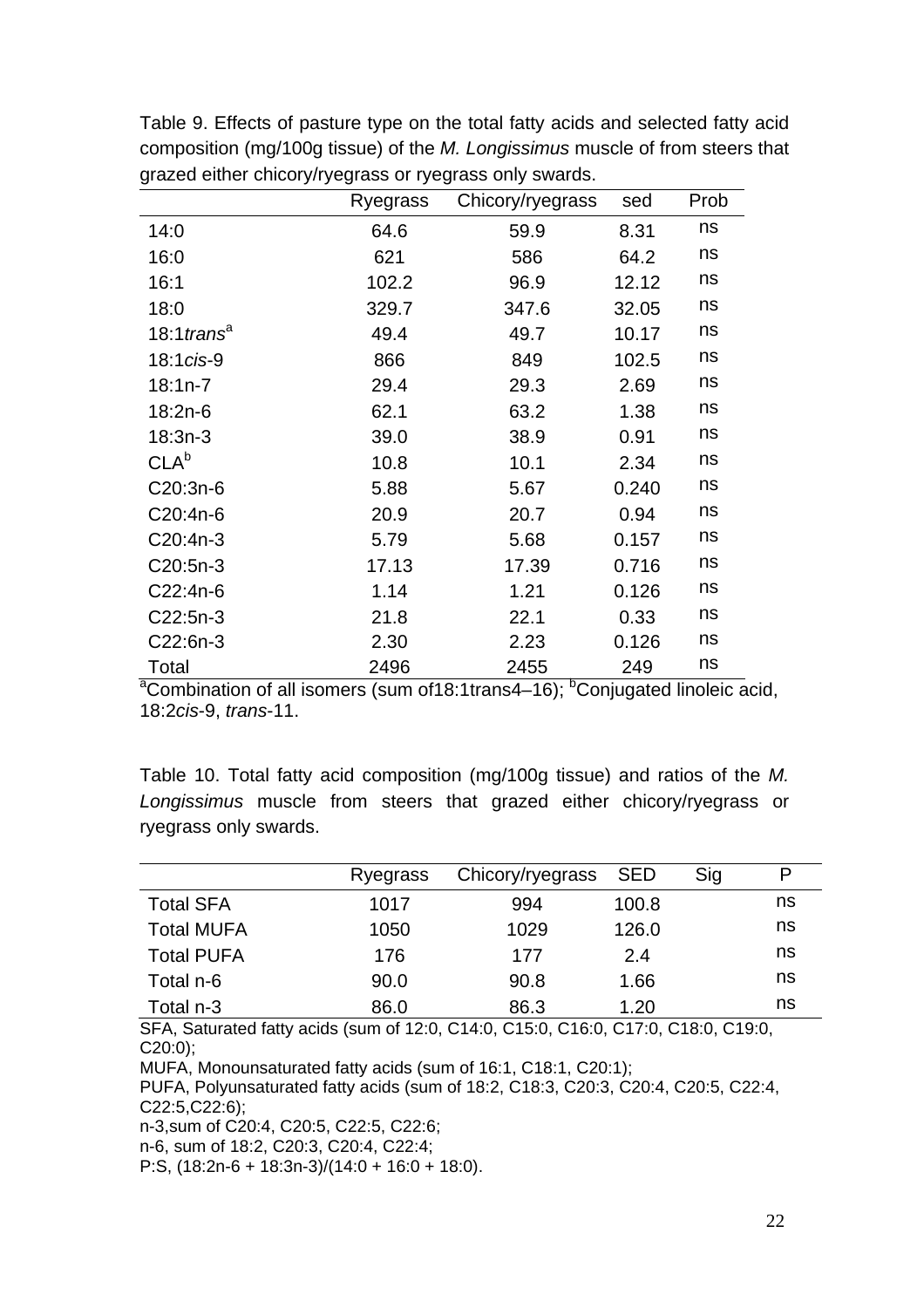#### **Conclusion**

In conclusion, the results of this experiment show that the inclusion of chicory in the diet of grazing beef steers did not alter their performance, faecal egg counts, blood indicators of parasite burdens, carcass characteristics, meat quality or meat sensory properties when compared with beef steers grazing ryegrass only swards.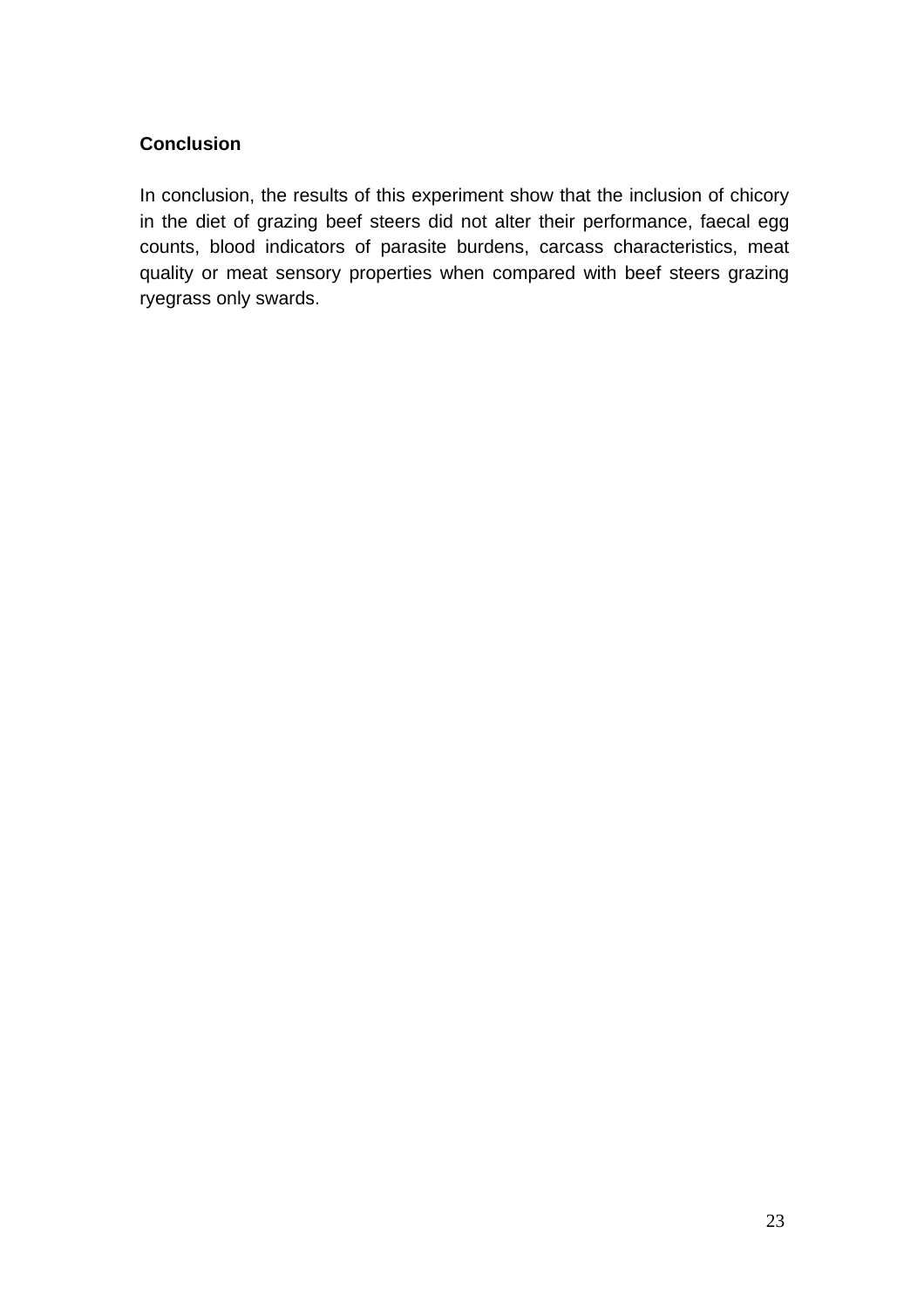## *Objective 2. Effects of chicory when ensiled alone or in combination with other forages on fermentation characteristics and silage quality*

### **2.1 INTRODUCTION**

Whilst there have been some anecdotal reports from industry that farmers are ensiling swards with chicory due to forage peaks during mid-season pasture growth, little is known about the effects of chicory when ensiled, which has limited its use as a year-round forage. In this objective, the effect of ensiling chicory either alone or in combination with perennial ryegrass (*Lolium perenne)* (PRG) or perennial ryegrass with red clover (*Trifolium pratense*) on fermentation and silage quality was investigated.

## **2.2 MATERIAL AND METHODS**

Four replicate plots (7.5 m x 10 m) of chicory (cv. Puna II), perennial ryegrass (cv. Premium) and red clover (cv. Merviot) were established in a randomised block design on 29 June 2009. Plots were sown using a Fiona seed drill at the rate of 35, 16 and 6 kg ha<sup>-1</sup> for ryegrass, red clover and chicory, respectively. On 23 March 2010, ammonium nitrate (34.5 % N) was applied at 77 kg N ha<sup>-1</sup> to the chicory and ryegrass plots. On 17 May 2010, forage from each replicate block was harvested, bulked into one sample, and left to wilt in swaths for 48 h. On 19 May, forages were chopped through a stationary forage harvester, and treated with a silage inoculant (Powerstart Instant, Genus plc, UK) at the recommended rate. A 500g sub-sample of wilted forage was analysed for dry matter (DM), crude protein (CP) (N x 6.25), water-soluble carbohydrate (WSC), neutral detergent fibre (NDF) and ash. Triplicate 1.5 L mini-silos for each treatment were prepared. Prior to ensiling, forage DMs were estimated by heating 100 g in a microwave oven until a constant weight was achieved. Treatments were: 100% chicory, 75% chicory/25% ryegrass, 75% chicory/12.5% ryegrass/12.5% red clover, 50% chicory/50% ryegrass, 50% chicory/25% ryegrass/25% red clover, 25% chicory/75% ryegrass, 25% chicory/37.5% ryegrass/37.5% red clover and 100% ryegrass on a DM basis. The 100% chicory and 100% ryegrass treatments were also ensiled without inoculant. After 100 days, silages were opened and analysed for DM content and chemical analysis.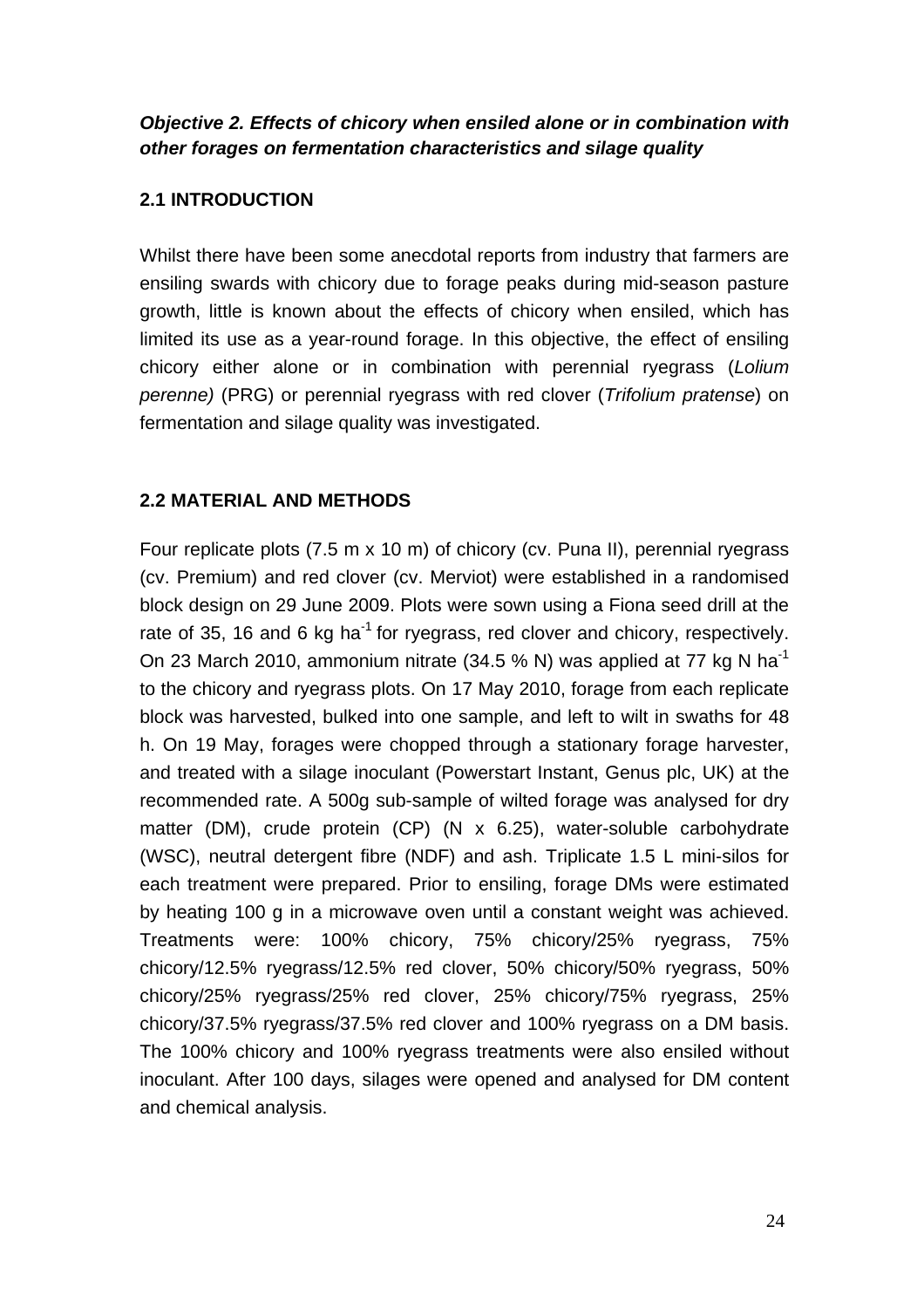## **2.3 RESULTS**

Forage yield  $(\pm$  SEM) of chicory, red clover and ryegrass at harvest was 3000  $(\pm 273)$  kg DM ha<sup>-1</sup>, 3462 ( $\pm$  482) and 5142 ( $\pm$  319), respectively. Prior to ensiling, numerically, wilted chicory had a lower DM content than ryegrass and red clover, a higher and lower CP concentration than ryegrass and red clover, respectively and a higher WSC than red clover (Table 1).

|                          | Chicory       | <b>Red Clover</b> | <b>Perennial Ryegrass</b> |
|--------------------------|---------------|-------------------|---------------------------|
| Dry Matter $(g kg^{-1})$ | $158 \pm 2.7$ | $254 \pm 1.8$     | $329 \pm 1.4$             |
| Crude Protein            | $161 \pm 3.0$ | $253 \pm 1.8$     | $126 \pm 1.7$             |
| <b>WSC</b>               | $277 \pm 8.1$ | $114 \pm 2.6$     | $265 \pm 2.5$             |
| <b>NDF</b>               | $191 \pm 5.0$ | $256 \pm 2.9$     | $463 \pm 2.4$             |
| Ash                      | $77 \pm 0.9$  | $76 \pm 0.2$      | $48 \pm 1.5$              |

Table 1. Mean  $(\pm$  SEM) dry matter content and composition of wilted forages at ensiling (g kg  $DM^{-1}$ )

Silage DM contents declined with increasing proportions of chicory and were lower when ryegrass was replaced by red clover (Table 2). Silages containing red clover had a higher CP concentration than other silages but there was no effect of forage ratios on CP. WSC concentrations increased with increasing ryegrass but when red clover was included, forage ratio did not affect WSC. There was a forage x ratio interaction on silage pH: decreasing with increasing chicory inclusion. NDF concentrations decreased in silages with increasing chicory inclusion, with lower NDF concentrations in silages which contained red clover. Lactate concentrations increased as chicory ratios increased. Acetate concentrations were higher in the 75% chicory/25% ryegrass silage and all red clover silages compared to others. Ethanol concentrations increased in silages with increasing chicory inclusion, and silage with red clover had lower ethanol concentrations than those with ryegrass only.

Chicory silages had a lower pH and DM, WSC, NDF, ammonia-N, acetate, propionate and butyrate concentrations and higher concentrations of CP, lactate and ethanol than PRG silages (Table 3). Inoculated silages had a lower pH, lower NDF, ammonia-N and acetate and higher WSC and lactate concentrations.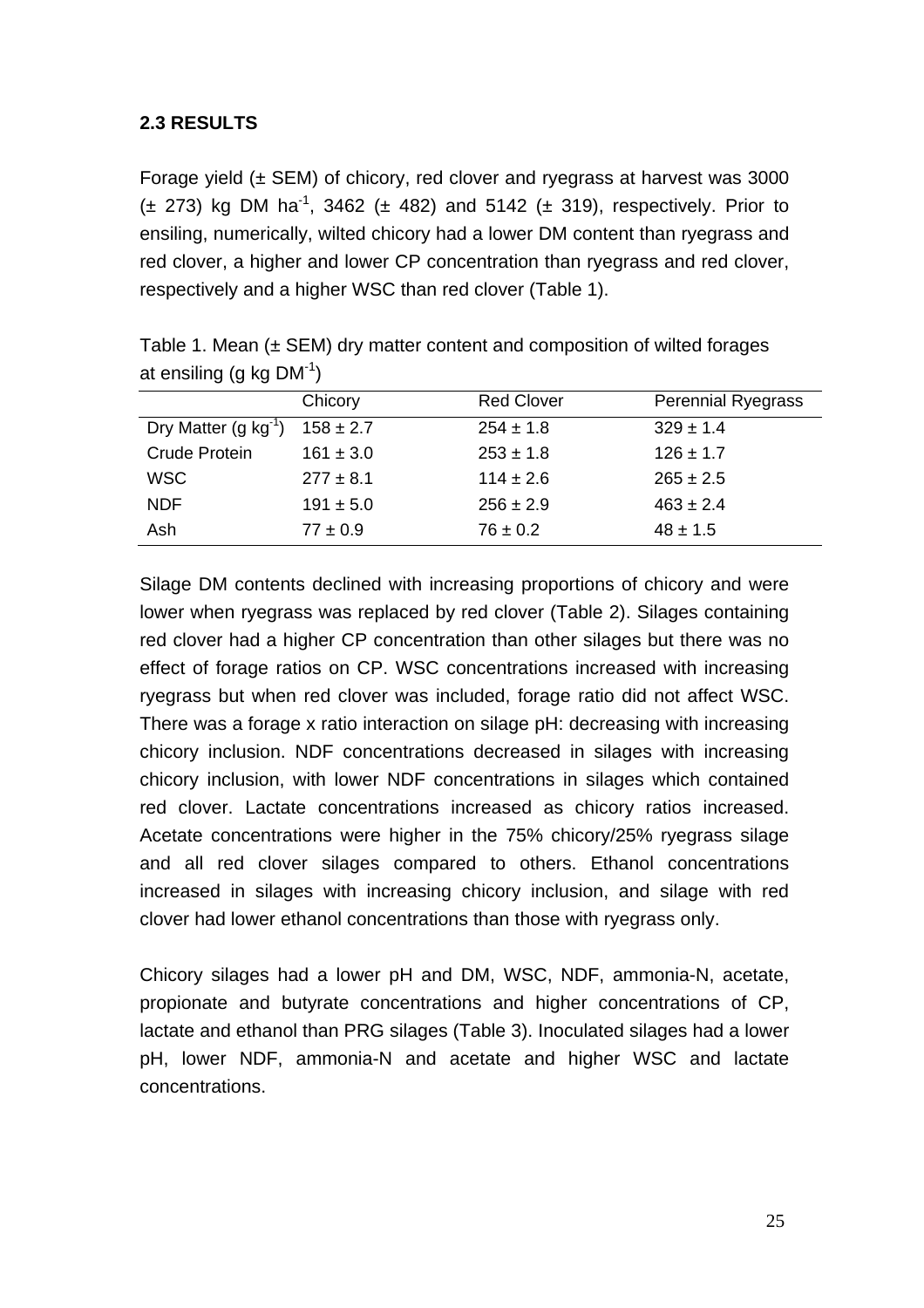|                                |      | <b>PRG</b> |      |      | PRG/RC |      |       | F     | R       | <b>FxR</b> |
|--------------------------------|------|------------|------|------|--------|------|-------|-------|---------|------------|
| Chicory (C)                    | 25   | 50         | 75   | 25   | 50     | 75   | sed   |       |         |            |
| DM (g kg fresh <sup>-1</sup> ) | 271  | 231        | 181  | 245  | 221    | 176  | 7.4   | $***$ | $***$   | ns         |
| <b>Crude Protein</b>           | 168  | 158        | 165  | 206  | 199    | 190  | 10.0  | ***   | ns      | ns         |
| <b>WSC</b>                     | 166  | 147        | 101  | 84   | 107    | 91   | 14.4  | $***$ | $\star$ | $\star$    |
| <b>NDF</b>                     | 440  | 409        | 348  | 369  | 338    | 308  | 13.3  | $***$ | $***$   | ns         |
| pH                             | 3.55 | 3.50       | 3.47 | 3.61 | 3.56   | 3.48 | 0.008 | $***$ | ***     | $***$      |
| $NH_3N$ (g kg $N^{-1}$ )       | 44   | 48         | 42   | 43   | 40     | 39   | 4.3   | ns    | ns      | ns         |
| Lactate                        | 118  | 141        | 149  | 130  | 140    | 157  | 7.9   | ns    | ***     | ns         |
| Acetate                        | 5.1  | 5.1        | 7.3  | 7.2  | 7.0    | 7.0  | 0.78  | *     | ns      | ns         |
| Ethanol                        | 35   | 42         | 55   | 30   | 23     | 34   | 5.3   | $***$ | $***$   | ns         |

Table 2. Chemical composition of 90 day silage consisting of differing ratios of chicory (C), perennial ryegrass (PRG) and red clover (RC) (g kg  $DM^{-1}$ )

*F, effect of including red clover; R, effect of different ratios of chicory; ns, P>0.05; \*, P< 0.05; \*\*, P<0.01; and, P<0.001.* 

Table 3. Chemical composition of 100% chicory and perennial ryegrass silage when ensiled either with or without an inoculant.

|                                |      | Chicory        |      | <b>PRG</b> |       |     |             |         |
|--------------------------------|------|----------------|------|------------|-------|-----|-------------|---------|
|                                |      | <b>Not</b>     |      | <b>Not</b> | sed   | F   | <b>Inoc</b> | FxI     |
| $g$ kg DM <sup>-1</sup>        | Inoc | inoc           | Inoc | inoc       |       |     |             |         |
| DM (g kg fresh <sup>-1</sup> ) | 139  | 144            | 326  | 303        | 2.7   | *** | $***$       | $***$   |
| <b>Crude Protein</b>           | 188  | 176            | 149  | 163        | 4.8   | *** | ns          | $***$   |
| <b>WSC</b>                     | 60   | 33             | 213  | 130        | 11.7  | *** | ***         | $\star$ |
| <b>NDF</b>                     | 206  | 211            | 447  | 475        | 4.8   | *** | $***$       | $***$   |
| pH                             | 3.37 | 3.60           | 3.62 | 4.55       | 0.014 | *** | ***         | $***$   |
| $NH3N$ (g kg N <sup>-1</sup> ) | 39   | 75             | 47   | 98         | 4.1   | *** | ***         | $\star$ |
| Lactate                        | 164  | 133            | 101  | 36         | 3.8   | *** | ***         | $***$   |
| Acetate                        | 6.0  | 28.7           | 4.3  | 8.5        | 1.36  | *** | ***         | ***     |
| <b>Butyrate</b>                | 0    | 0              | 0    | 23.8       | 0.64  | *** | ***         | $***$   |
| Propionate                     | 0    | $\overline{0}$ | 0    | 8.0        | 0.45  | *** | ***         | $***$   |
| Ethanol                        | 67   | 29             | 15   | 30         | 3.3   | *** | $***$       | $***$   |

F; Forage effect; Inoc; inoculant effect; F x I; forage x inoculants effect. *ns, P>0.05; \*, P< 0.05; \*\*, P<0.01; and \*\*\*, P<0.001.* 

## **2.4 CONCLUSIONS**

The main effects of using chicory in silages that were observed were due to its low DM content. Despite wilting for 48 h, chicory DM contents were low, increasing the fermentation rate, as shown by high WSC and low lactate as chicory declined. Silages containing red clover have been shown to have an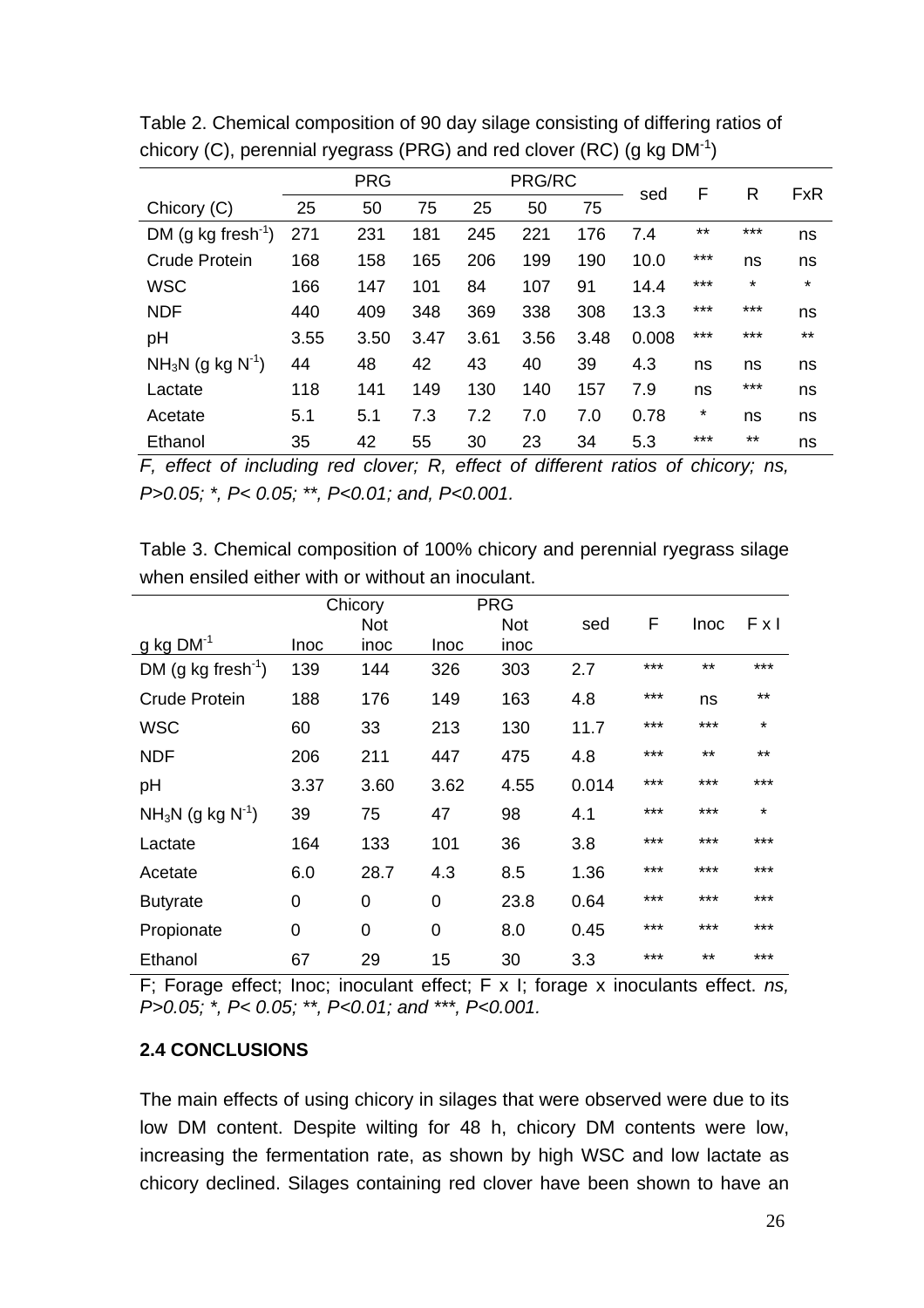increased buffering capacity, resulting in high pH as shown here. Despite red clover silages being higher in crude protein, ammonia-N did not differ when ensiled with chicory indicating a good fermentation with low protein breakdown. With 100 % chicory and perennial ryegrass silages, using a silage inoculant improved fermentation, with untreated silages having higher ammonia-N, lower WSC and higher acetate concentrations. Overall, chicory can be successfully ensiled when at a vegetative stage in mixtures with perennial ryegrass and red clover. Using an inoculant when ensiling 100 % chicory improved fermentation and silage quality.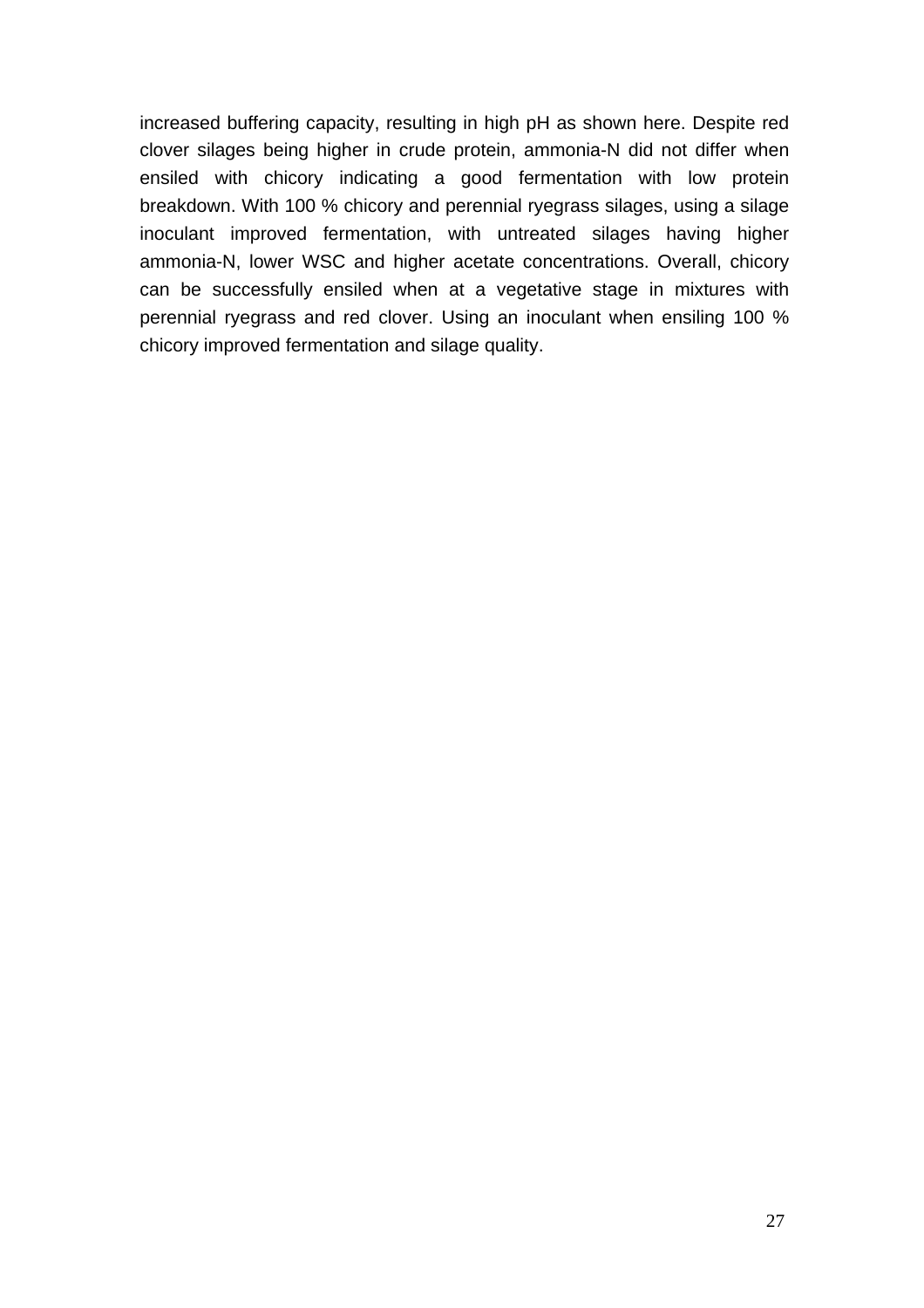## *Objective 3. Persistency, agronomic performance and nutritional value of chicory when sown in mixtures*

### **3.1 INTRODUCTION**

Including chicory in grass seed mixtures is becoming more popular, as it offers high yields of very palatable and nutritious fodder for grazing livestock. Research has previously found that, typically, crude protein (CP) and watersoluble carbohydrates (WSC) concentrations of chicory are higher than perennial ryegrass (PRG) (*Lolium perenne)* but crude protein concentrations are lower than red clover (RC) (*Trifolium pratense*) (Li and Kemp, 2005). However, little is know about the persistency of chicory when sown in combination with these other species and the impact of different seed combinations on forage quality and nutritive value.

This objective determined the effects of sowing chicory in combination with PRG only or PRG with RC on the persistency, agronomic performance and nutritional value of chicory when sown in different sowing mixtures. Red clover was included in the experiment to study its impact on reducing fertiliser inputs and the crude protein concentration of forage from chicory/ryegrass plots.

## **3.2 MATERIAL AND METHODS**

Field plots (10 x 2.5 m) were sown with chicory (cv. Puna II) and perennial ryegrass (cv. Premium) in differing proportions, and either with or without red clover (cv. Merviot), in a replicated randomised block design with four replicate blocks. Forages were sown on 25 June 2009 at rates corresponding to a proportion of their usual monoculture rate, not the total seed rate (i.e. chicory at 6 kg ha<sup>-1</sup>, PRG at 33 kg ha<sup>-1</sup> and PRG / red clover at 22 / 11 kg ha<sup>-1</sup>). The treatments consisted of chicory sown with PRG alone or a ryegrass / red clover mix consisting of 2 thirds of ryegrass and 1 third red clover, resulting in 10 combinations with chicory included as 0.9, 0.7, 0.5, 0.3 and 0.1 (Table 1). The experimental area was treated with glyphosate herbicide before ploughing. Lime, phosphate and potash were applied to correct any soil deficiencies prior to cultivation. Each plot was sown using an Oyjord experimental plot drill before the area was harrowed using an Einbock harrow and rolled. Slug pellets were applied at 2.5kg/ha on the 10 July. Plant establishment was assessed on the 6 August by measuring chicory and red clover plants within six 360mm x 250mm quadrats placed at random within each plot.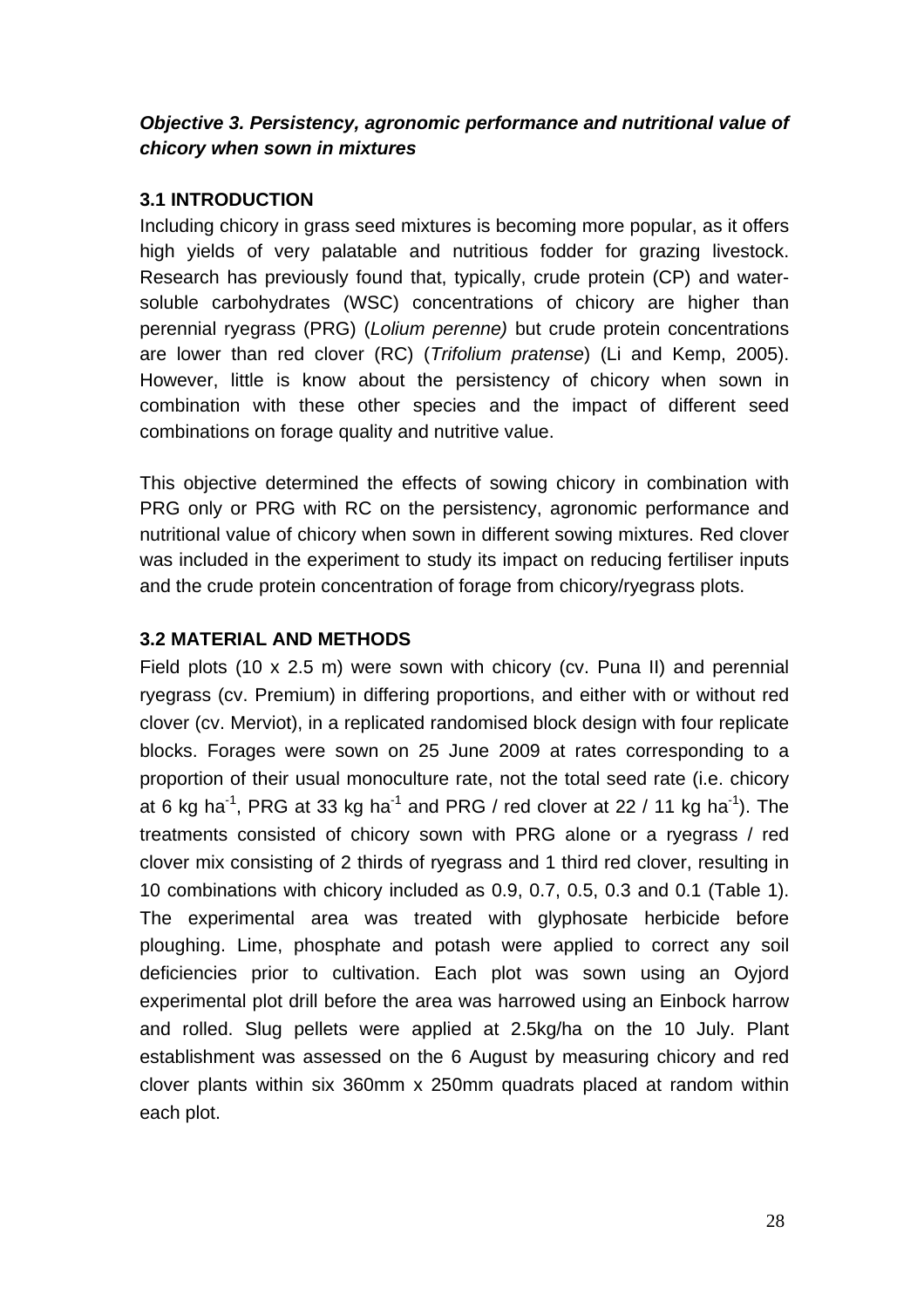| Treatment | Chicory | Ryegrass | Ryegrass/red<br>clover mix |               |
|-----------|---------|----------|----------------------------|---------------|
|           | 90      | 10       |                            | 90% Chic +PRG |
| 2         | 90      |          | 10                         | 90% Chic +RC  |
| 3         | 70      | 30       |                            | 70% Chic +PRG |
|           | 70      |          | 30                         | 70% Chic +RC  |
| 5         | 50      | 50       |                            | 50% Chic +PRG |
| 6         | 50      |          | 50                         | 50% Chic +RC  |
|           | 30      | 70       |                            | 30% Chic +PRG |
| 8         | 30      |          | 70                         | 30% Chic +RC  |
| 9         | 10      | 90       |                            | 10% Chic +PRG |
| 10        |         |          | 90                         | 10% Chic +RC  |

Table 1. The target proportion of chicory, ryegrass or ryegrass/red clover mix in the sward.

Table 2. Sowing rates (kg ha<sup>-1</sup>) to reach target proportion of chicory, ryegrass or ryegrass/red clover mix in the sward, as given in Table 1 (assumes a 100 % chicory sward would be sown at 6.0 kg ha<sup>-1</sup> and a 100% ryegrass sward would be sown at 33 kg ha<sup>-1</sup> and that a ryegrass/ red clover seed mix would be  $2/3$ ryegrass and 1/3 red clover seed per kg).

| ت ر<br>Treatment | Chicory        | ר ש<br>Ryegrass | <b>Red Clover</b> | Total       |
|------------------|----------------|-----------------|-------------------|-------------|
|                  | $(kg ha^{-1})$ | $(kg ha-1)$     | $(kg ha^{-1})$    | $(kg ha-1)$ |
|                  | 5.4            | 3.3             |                   | 8.7         |
| 2                | 5.4            | 2.2             | 1.1               | 8.7         |
| 3                | 4.2            | 9.9             |                   | 14.1        |
| 4                | 4.2            | 6.6             | 3.3               | 14.1        |
| 5                | 3.0            | 16.5            |                   | 19.5        |
| 6                | 3.0            | 11.0            | 5.5               | 19.5        |
| 7                | 1.8            | 23.1            |                   | 24.9        |
| 8                | 1.8            | 15.4            | 7.7               | 24.9        |
| 9                | 0.6            | 29.7            |                   | 30.3        |
| 10               | 0.6            | 19.8            | 9.9               | 30.3        |

All plots received 60kg ha<sup>-1</sup> P<sub>2</sub>O<sub>5</sub> and 60 kg ha<sup>-1</sup> K<sub>2</sub>0 in the seed bed. The PRG/chicory plots received 50kg N ha<sup>-1</sup> during establishment. During the establishment year, plots were mechanically harvested using a Haldrup plot harvester on the 14 September and the 19 October. During the first harvest year (2010), plots were mechanically harvested at 4 week intervals, on the 21 May, 17 June, 12 July, 10 August and 17 September. The PRG/chicory plots received inorganic N on 4 occasions, 77kg N on 23 March, 61kg on 26 May, 30kg on 22 June and 28kg on the 22 July 2010. During the second harvest year (2011), plots were mechanically harvested at approximately 4 week intervals, on the 4 May, 6 June, 27 June, 27 July, 2 Sept and  $7<sup>th</sup>$  November 2011. The PRG/chicory plots received inorganic N on 4 occasions, 80kg N on 18 March, 31kg on 11 May, 31kg on 8 June and 32kg on the 11 July 2010.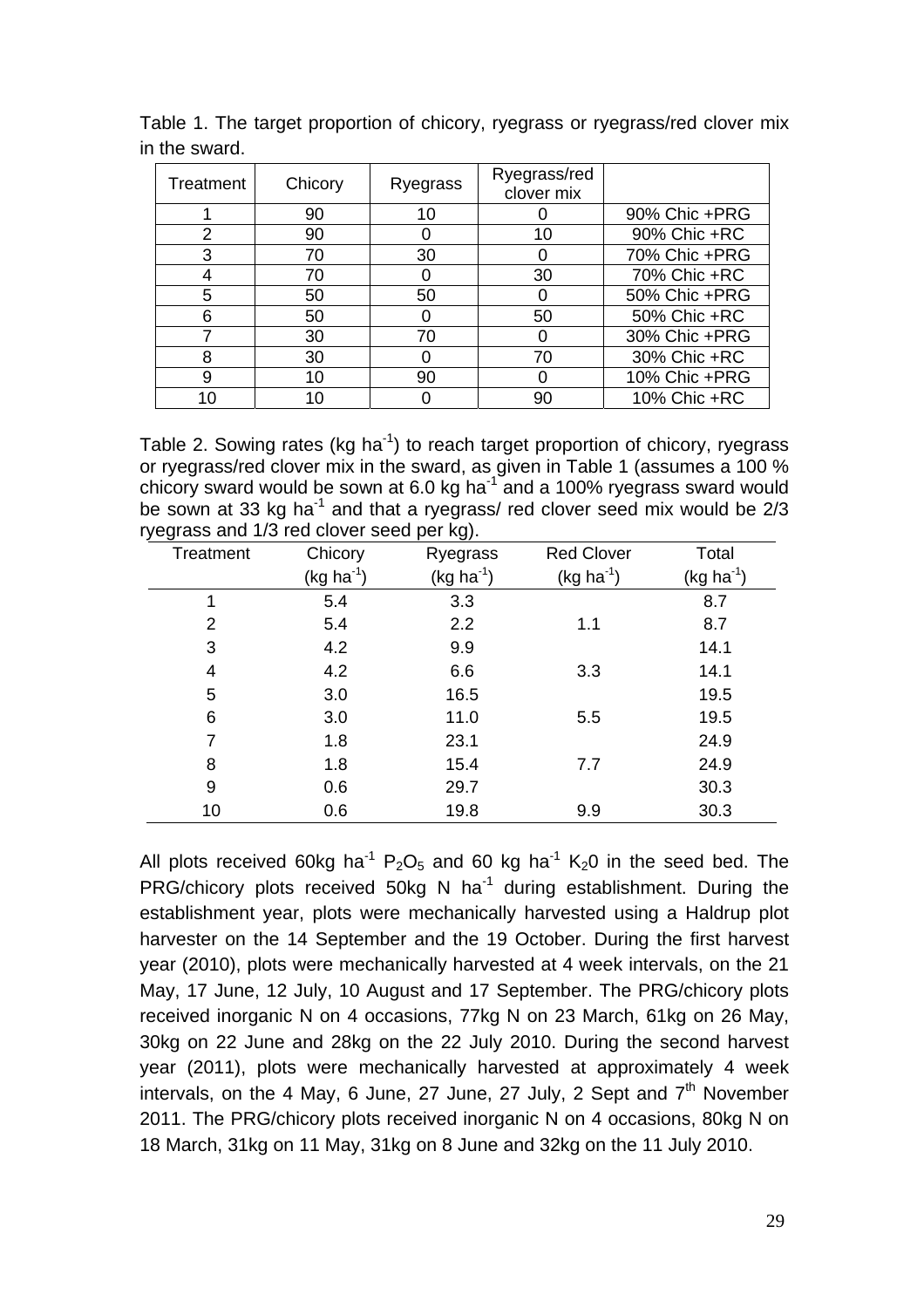Replicate experimental plots of chicory sown in differing ratios with ryegrass and either with or without red clover at Gogerddan, Aberystwyth.



To determine the persistency of the mixtures, the number of chicory (and, where applicable red clover) plants within a 0.15 m x 0.15 m quadrat at 6 random sites within each plot were counted in the spring and autumn of Years 1 (6-8 weeks post-sowing in spring of Year 1) and again in Year 2 and 3 and the plant population per  $m^2$  determined.

Total yield was determined by weighing the material cut from an area of 10 m x 1.5 m within each plot. A sub-sample of the bulked material from each plot was submitted for chemical analysis to determine dry matter (DM), CP (total nitrogen x 6.25), WSC and neutral-detergent fibre (NDF) concentrations. Data were analysed using Genstat® 11.1 by polynomial contrast analysis to determine the effects of sowing ratios.

## **3.3 RESULTS**

Figure 1 shows the number of chicory plant  $/m<sup>2</sup>$  present in plots sown without red clover but with ryegrass only in differing ratios and how the chicory persisted over time. The largest decline in chicory plant populations was found to relate to the highest sowing rate. However, there was a positive linear effect of the sowing ratio on the number of chicory plants found (*P <* 0.01) during the establishment year and these differences were still significant by the spring of the third harvest year (Table 3). Therefore, by spring of the third harvest year the chicory population was still 25 plants /m<sup>2</sup> when chicory was sown at 10 % of its usual monoculture sowing rate with ryegrass but without red clover.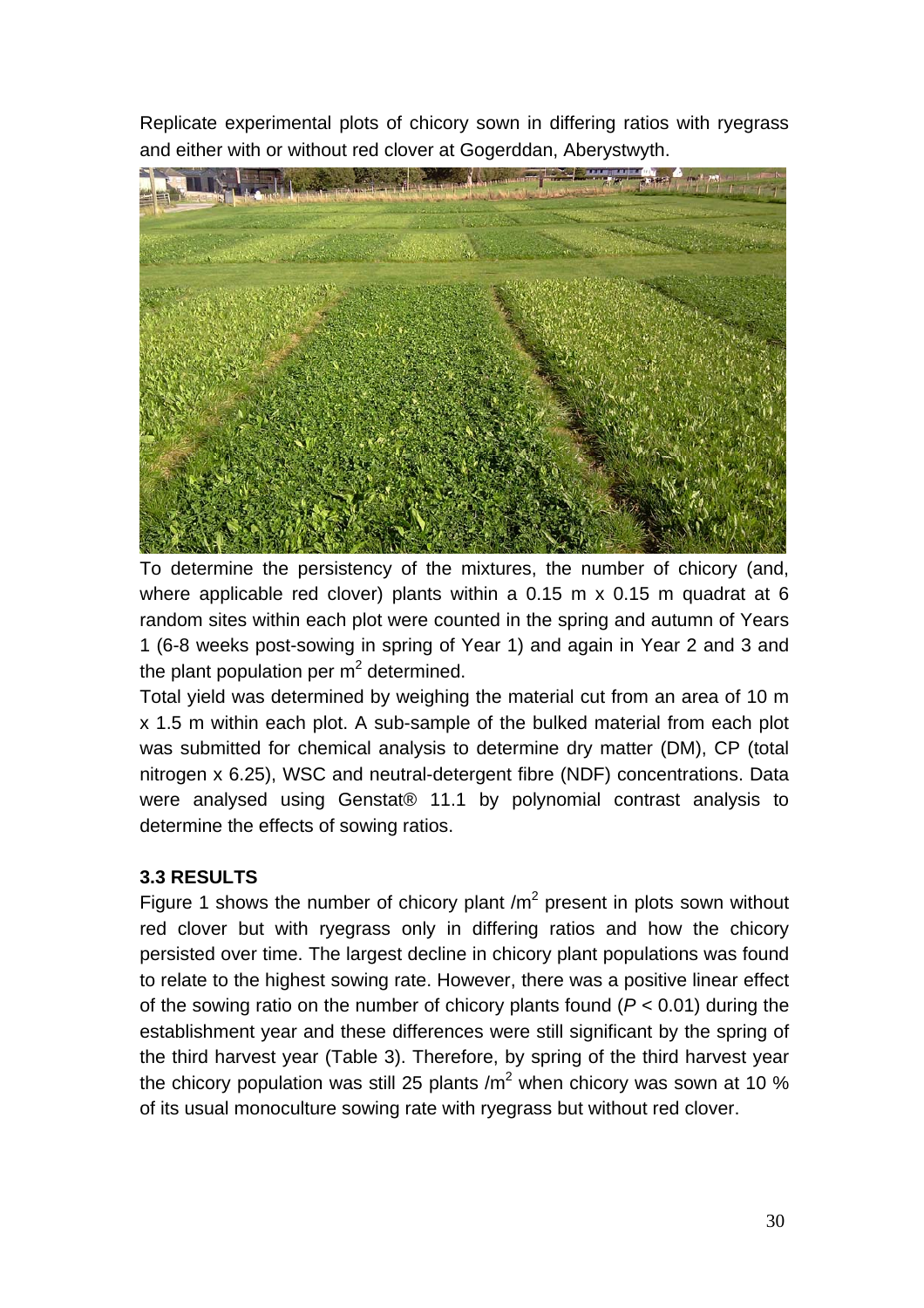Figure 2 shows the number of chicory plant  $/m^2$  present in plots sown with ryegrass and red clover in differing ratios and how the chicory persisted over time. Plots not receiving artificial nitrogen but sown with red clover were found to reduce the number of chicory plants that persisted by spring of the first harvest year (*P <* 0.05), and this effect increased further with time (*P <* 0.001) (Table 3). Therefore, by autumn of the first harvest year the chicory population of these plots was found to be below 25 plants / $m^2$  when chicory was sown at 10 % of its usual monoculture sowing rate.

Figure 1. Plant populations of chicory (plants/ $m^2$ ) when chicory is sown in combination with perennial ryegrass without red clover from establishment through to spring of the third harvest year.



Figure 2. Plant populations of chicory (plants  $/m<sup>2</sup>$ ) when chicory is sown in combination with perennial ryegrass with red clover from establishment through to spring of the third harvest year.

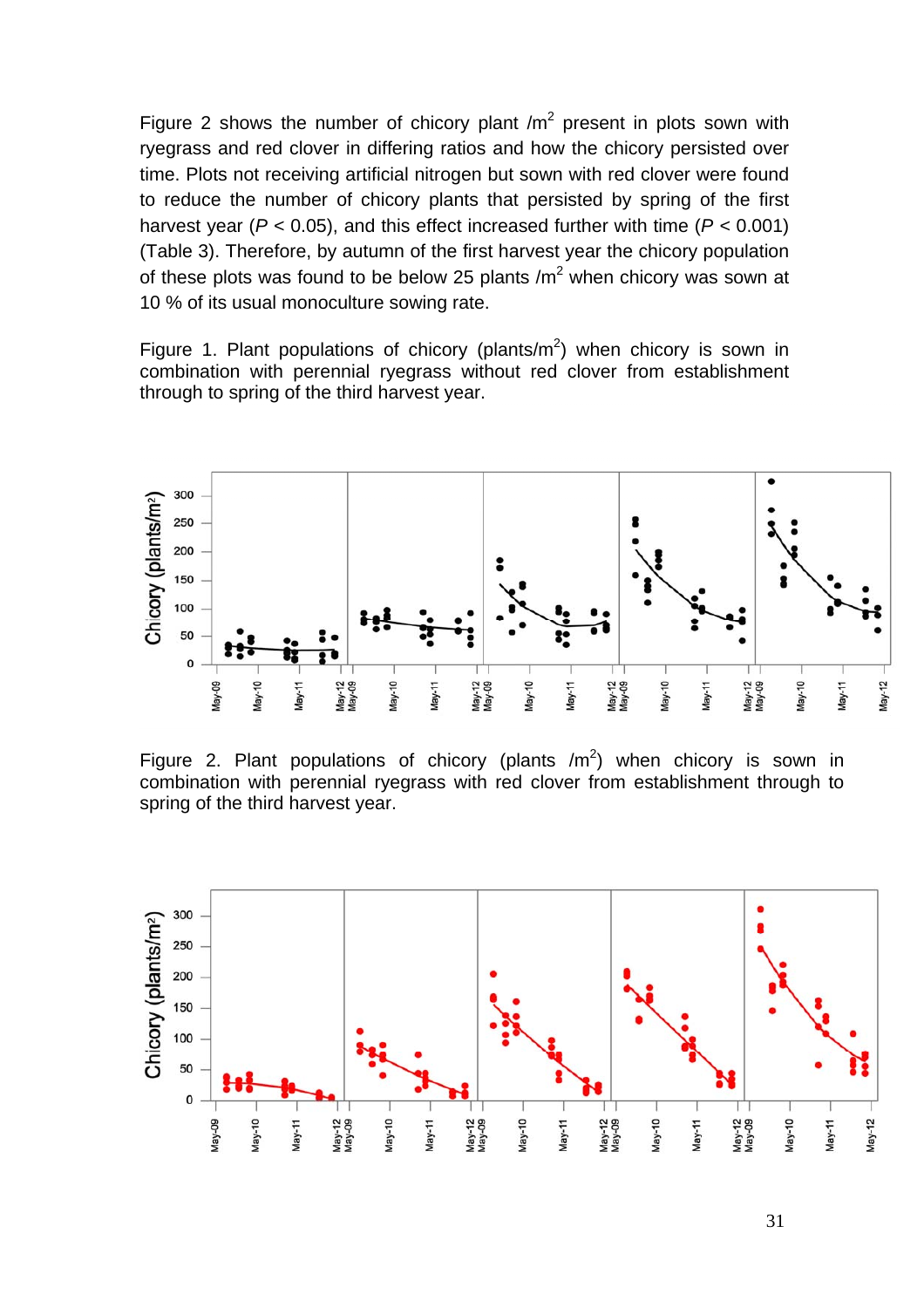|             |                                       |          | Chicory Sowing Ratio (R) |            |            |            |      | Prob      |       |
|-------------|---------------------------------------|----------|--------------------------|------------|------------|------------|------|-----------|-------|
|             | <b>RC</b>                             | 0.1      | 0.3                      | 0.5        | 0.7        | 0.9        | sed  | <b>RC</b> | R     |
| Estab 2009  | -<br>$\ddot{}$                        | 30<br>31 | 82<br>91                 | 157<br>165 | 221<br>200 | 270<br>280 | 20.4 | ns        | ***   |
| Autumn 2009 | $\overline{\phantom{a}}$<br>$\ddot{}$ | 34<br>26 | 76<br>75                 | 97<br>117  | 134<br>140 | 154<br>174 | 12.7 | ns        | $***$ |
| Spring 2010 | $\overline{\phantom{a}}$<br>$\ddot{}$ | 33<br>29 | 84<br>68                 | 116<br>133 | 188<br>170 | 222<br>201 | 12.7 | ns        | ***   |
| Autumn 2010 | -<br>÷                                | 26<br>21 | 69<br>45                 | 74<br>83   | 92<br>107  | 112<br>124 | 15.4 | ns        | ***   |
| Spring 2011 | $\ddot{}$                             | 19<br>21 | 58<br>34                 | 64<br>55   | 107<br>82  | 119<br>121 | 10.9 | *         | ***   |
| Autumn 2011 | $\overline{\phantom{a}}$<br>$\ddot{}$ | 31<br>8  | 69<br>12                 | 77<br>21   | 81<br>35   | 108<br>69  | 11.9 | ***       | ***   |
| Spring 2012 | -<br>÷                                | 25<br>3  | 59<br>14                 | 72<br>19   | 75<br>33   | 85<br>62   | 11.0 | ***       | ***   |

Table 3. Mean plant populations of chicory (plants/m<sup>2</sup>) when chicory is sown in combination with perennial ryegrass, either with or without red clover (RC), during the establishment through to spring of the third harvest year.

ns, *P*>0.05; \* *P*<0.05; \*\*\* *P*<0.001.

There was a positive linear relationship between the number of red clover plants and the sowing ratio of red clover seed when sown in combination with chicory and perennial ryegrass from establishment through to spring of the third harvest year (Table 4).

Table 4. Mean plant populations of red clover (plants/m<sup>2</sup>) when sown in combination with chicory and perennial ryegrass during the establishment through to spring of the third harvest year.

|                    |     | sed | Prob |     |     |      |         |
|--------------------|-----|-----|------|-----|-----|------|---------|
|                    | 0.1 | 0.3 | 0.5  | 0.7 | 0.9 |      |         |
| Establishment 2010 | 283 | 219 | 180  | 78  | 29  | 30.2 | $***$   |
| Autumn 2009        | 182 | 155 | 137  | 88  | 30  | 22.3 | $***$   |
| Spring 2010        | 103 | 90  | 87   | 67  | 27  | 10.1 | ***     |
| Autumn 2010        | 74  | 63  | 64   | 52  | 38  | 10.4 | $\star$ |
| Spring 2011        | 77  | 73  | 66   | 62  | 29  | 8.2  | $***$   |
| Autumn 2011        | 83  | 83  | 67   | 53  | 38  | 7.5  | $***$   |
| Spring 2012        | 61  | 49  | 49   | 42  | 31  | 7.0  | *       |
|                    |     |     |      |     |     |      |         |

\* *P*<0.05; \*\* *P*<0.01; \*\*\* *P*<0.001.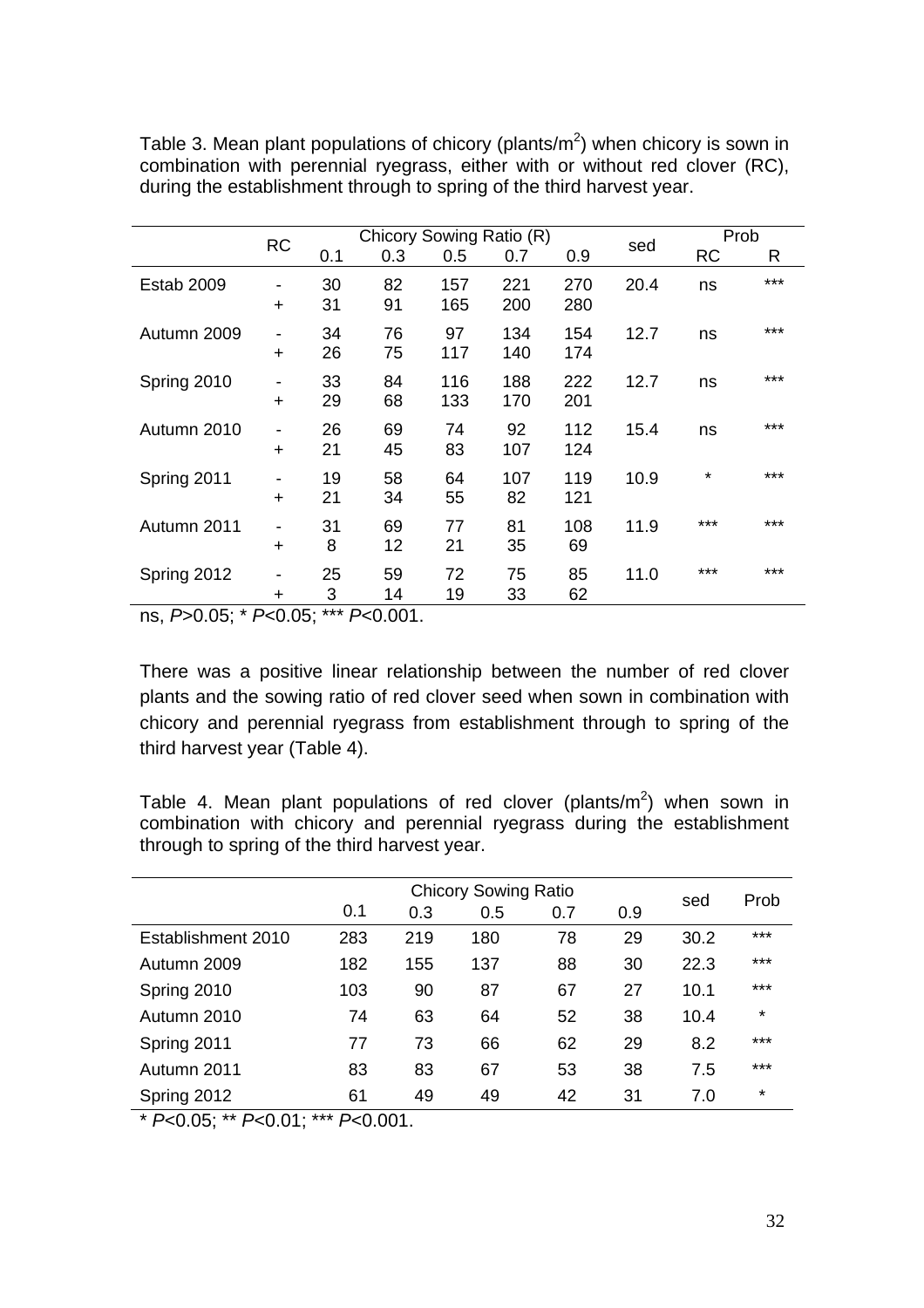The effects of the different sowing ratios and nitrogen treatments on the yields and nutritive value of yields during the first harvest year are shown in Table 5a. During the first harvest year, there was a linear increase (P<0.001) in the dry matter (DM) content and the DM yield of the harvested forage as the proportion of chicory sown was decreased but there was no effect of including red clover in the sown sward. There was a linear increase (P<0.001) in the yield of perennial ryegrass as the ratio of ryegrass sown increased in plots treated with inorganic N or sown with red clover and receiving no inorganic N. The yield of chicory was lower when chicory was sown in combination with perennial ryegrass and red clover and not treated with artificial N but there was a linear increase (P<0.001) in chicory yield as the sowing ratio of chicory increased. There was an interaction between the inclusion of red clover and the sowing ratio on the total forage protein yield. When chicory was sown with ryegrass only and treated with inorganic N, there was a positive linear increase in the forage protein yield as the proportion of chicory sown was increased. In contrast, when chicory was sown in combination with ryegrass and red clover and not treated with inorganic N, the highest forage protein yield was when chicory was sown at 10 % of its usual monoculture sowing rate. Sowing ratio was found to change the WSC yield, with a linear (P<0.05) and quadratic effect (P<0.05) on WSC of increasing the proportion of chicory sown with ryegrass. Although including red clover in chicory/ryegrass swards was found to reduce the overall WSC yield, the most linear response of the effects of differing sowing ratios on WSC yields was found in plots where red clover was present (P<0.01) (Table 5a).

The effects of the different sowing ratios and nitrogen treatments on the yields and nutritive value of yields during the second harvest year are shown in Table 5b. In the second harvest year, the inclusion of red clover had a significant effect on all yield and nutritional parameters whereas sowing ratios in contrast, did not alter the DM yield or WSC yield. Similar to the first harvest year, the yield of chicory was lower when chicory was sown in combination with perennial ryegrass and red clover and not treated with artificial N and there was a linear and quadratic increase (P<0.001) in chicory yield as the sowing ratio of chicory increased. There was also an interaction between the inclusion of red clover and the sowing ratio on the total chicory and the total forage protein yield. In the first and second harvest year, when chicory was sown in combination with ryegrass and red clover and not treated with inorganic N, the highest forage protein yield was when chicory was sown at 10 % of its usual monoculture sowing rate.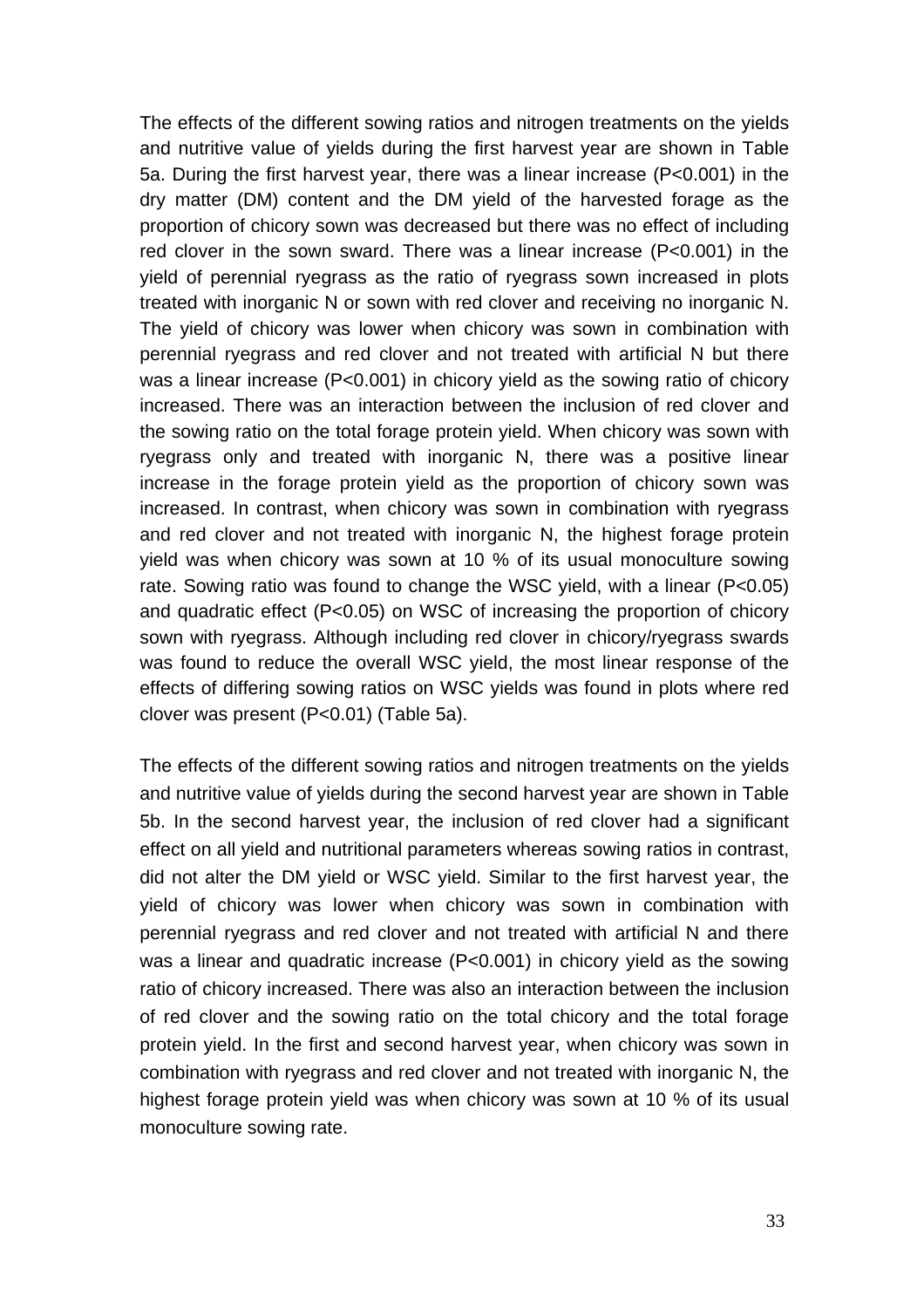However, of note is the finding that the percentage of chicory found in the sward did not continues to increase with increasing sowing ratios, with percentage in plots of chicory was sown at 30 % of its usual monoculture rate being similar to plots at 90 %. This is despite plant population data showing that there are still differences in plant numbers. In contrast, when chicory/ryegrass were sown with red clover and not treated with inorganic N, the percentage of chicory was found to increase quadratically (P<0.01) by increasing the sowing ratio the percentage of chicory. Data for the second harvest year was therefore also compared by regression analysis to determine the effects of the actual percentage of chicory present on the nutritive value of the harvested forage. Results found that increasing the actual percentage of chicory in the sward had an effect on the crude protein (P<0.001) but not the WSC yield (P=0.07) of the harvested forage (Table 5b).

Table 5. Effects of sowing chicory in differing ratios with ryegrass and either with or without red clover (RC) on the DM content and chemical composition and total nutritional value of the harvested forages a) First harvest year.

|                                     | <b>RC</b>      |                |                | Chicory sowing ratio (R) |                |                |       |           | Prob     |             |
|-------------------------------------|----------------|----------------|----------------|--------------------------|----------------|----------------|-------|-----------|----------|-------------|
|                                     |                | 0.1            | 0.3            | 0.5                      | 0.7            | 0.9            | sed   | <b>RC</b> | R        | <b>RCxR</b> |
| DM content<br>$g kg^{-1}$           | -<br>$\ddot{}$ | 187.9<br>173.5 | 165.5<br>170.7 | 163.0<br>163.8           | 151.7<br>161.5 | 147.1<br>160.5 | 7.85  | <b>NS</b> | $***$    | <b>NS</b>   |
| DM<br>$kg$ ha <sup>-1</sup>         | +              | 7001<br>9438   | 8363<br>8568   | 7579<br>8459             | 8336<br>7546   | 7611<br>6006   | 668.6 | <b>NS</b> | $\star$  | $***$       |
| <b>PRG</b><br>kg DM $ha^{-1}$       | $\ddot{}$      | 5623<br>2084   | 5667<br>1132   | 5201<br>1468             | 4228<br>1122   | 3086<br>950    | 572.7 | $***$     | $***$    | <b>NS</b>   |
| Chicory<br>kg DM ha $^{-1}$         | -<br>$\ddot{}$ | 1220<br>864    | 2542<br>1348   | 2172<br>2100             | 3881<br>2294   | 3705<br>2287   | 519.6 | ***       | $***$    | <b>NS</b>   |
| Chicory<br>%                        | +              | 17.1<br>8.9    | 30.0<br>15.4   | 29.6<br>24.3             | 46.5<br>30.4   | 48.2<br>37.8   | 5.64  | ***       | ***      | <b>NS</b>   |
| Protein<br>$kg$ ha <sup>-1</sup>    | $\ddot{}$      | 1011<br>1887   | 1149<br>1646   | 1122<br>1615             | 1153<br>1286   | 1223<br>994    | 119.3 | ***       | $***$    | ***         |
| <b>WSC</b><br>$kg$ ha <sup>-1</sup> | -<br>$\ddot{}$ | 1610<br>1442   | 1926<br>1344   | 1681<br>1340             | 1889<br>1268   | 1613<br>1009   | 136.5 | ***       | $^\star$ | <b>NS</b>   |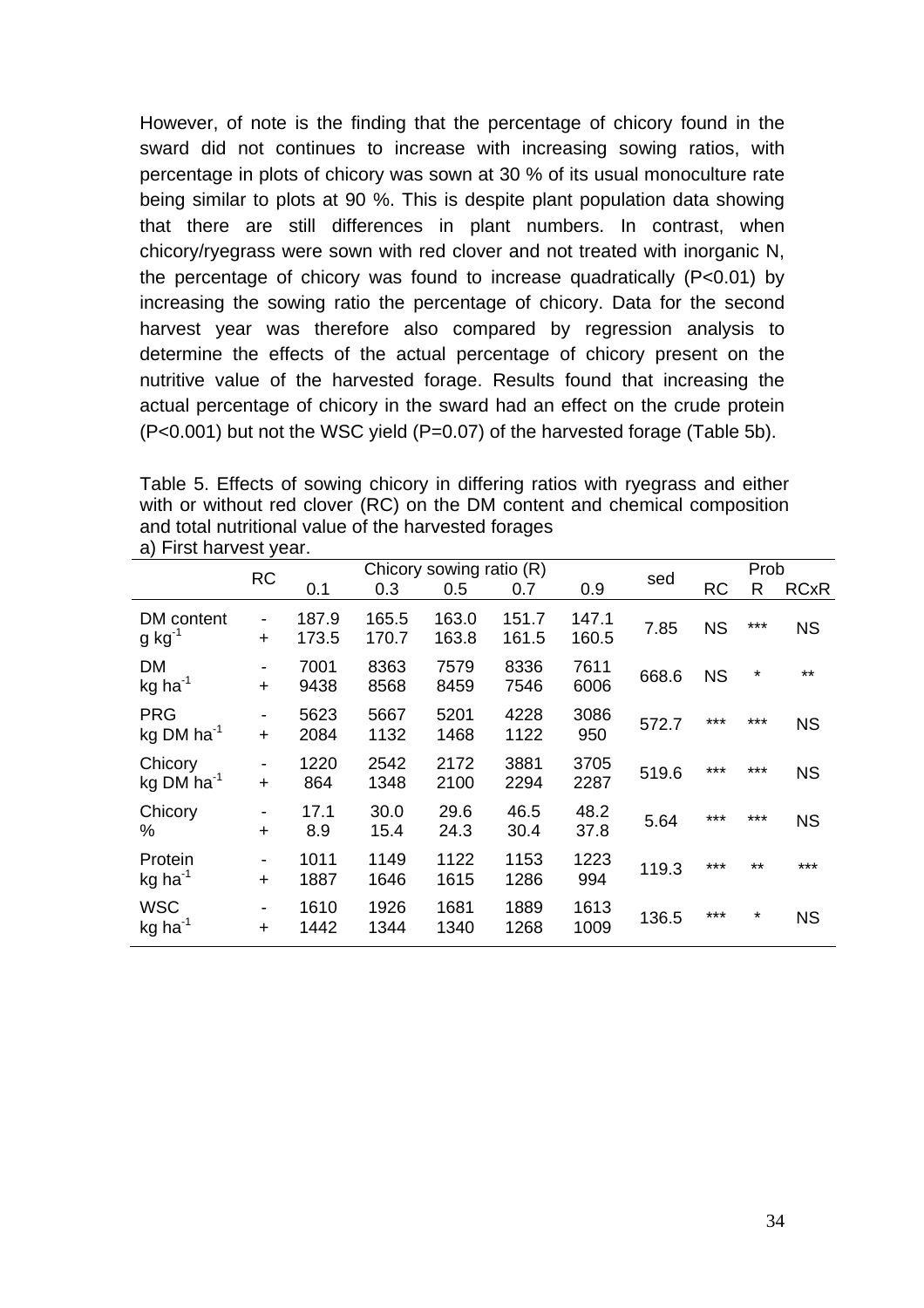|                                     |                | ,              |                | Chicory sowing ratio (R) |                |                |       |           | Prob     |             |
|-------------------------------------|----------------|----------------|----------------|--------------------------|----------------|----------------|-------|-----------|----------|-------------|
|                                     | <b>RC</b>      | 0.1            | 0.3            | 0.5                      | 0.7            | 0.9            | sed   | <b>RC</b> | R        | <b>RCxR</b> |
| DM content<br>$g kg^{-1}$           | -<br>$\ddot{}$ | 202.2<br>168.6 | 173.3<br>166.7 | 183.7<br>164.5           | 176.9<br>161.3 | 174.2<br>160.1 | 6.99  | ***       | $***$    | ns          |
| DM<br>$kg$ ha <sup>-1</sup>         | $\ddot{}$      | 6877<br>11588  | 7308<br>11420  | 7769<br>11898            | 7639<br>11592  | 7559<br>10616  | 373.9 | $***$     | ns       | ns          |
| <b>PRG</b><br>kg DM $ha^{-1}$       | -<br>$\ddot{}$ | 6113<br>1867   | 4882<br>1517   | 5246<br>1416             | 5192<br>2131   | 5161<br>1373   | 347.4 | $***$     | $^\star$ | ns          |
| Chicory<br>kg DM $ha^{-1}$          | -<br>$\ddot{}$ | 352<br>224     | 1512<br>500    | 1578<br>590              | 1436<br>614    | 1303<br>801    | 182.8 | $***$     | ***      | $***$       |
| Chicory<br>%                        | $\ddot{}$      | 5.1<br>2.0     | 20.7<br>4.4    | 20.7<br>5.0              | 18.7<br>5.2    | 17.3<br>7.5    | 2.39  | $***$     | $***$    | $***$       |
| Protein<br>$kg$ ha <sup>-1</sup>    | -<br>$\ddot{}$ | 1034<br>2600   | 1121<br>2591   | 1151<br>2581             | 1120<br>2509   | 1147<br>2234   | 81.2  | $***$     | $\star$  | $***$       |
| <b>WSC</b><br>$kg$ ha <sup>-1</sup> | $\ddot{}$      | 1639<br>1569   | 1640<br>1588   | 1743<br>1654             | 1701<br>1581   | 1681<br>1542   | 75.1  | $\star$   | ns       | ns          |

b) Second harvest year.

ns, not significant; \* *P*<0.05; \*\* *P*<0.01; \*\*\* *P*<0.001; RC, red clover effect; R, sowing ratio effect.

### **CONCLUSIONS**

The highest plant populations for chicory were found when chicory was sown at ninety per cent of the target proportion of the sown sward and this effect was found at establishment through to the spring of the third harvest year. Chicory/ryegrass plots sown with red clover and not receiving artificial nitrogen were found to have lower numbers of chicory plants by spring of the first harvest year and this effect increased further with time. When chicory was sown in combination with ryegrass only, there was a positive effect of increasing chicory in the sward on the DM and crude protein yield during the first and second harvest year. However, when sowing chicory in combinations with PRG and RC, the highest DM, CP and WSC yields were found with increasing and decreasing proportions of red clover and chicory, respectively. Overall, sowing plots with ryegrass only and treating with artificial nitrogen was the best approach to maintain the persistency of chicory within mixed swards as chicory did not compete well with red clover when sown in combination with ryegrass.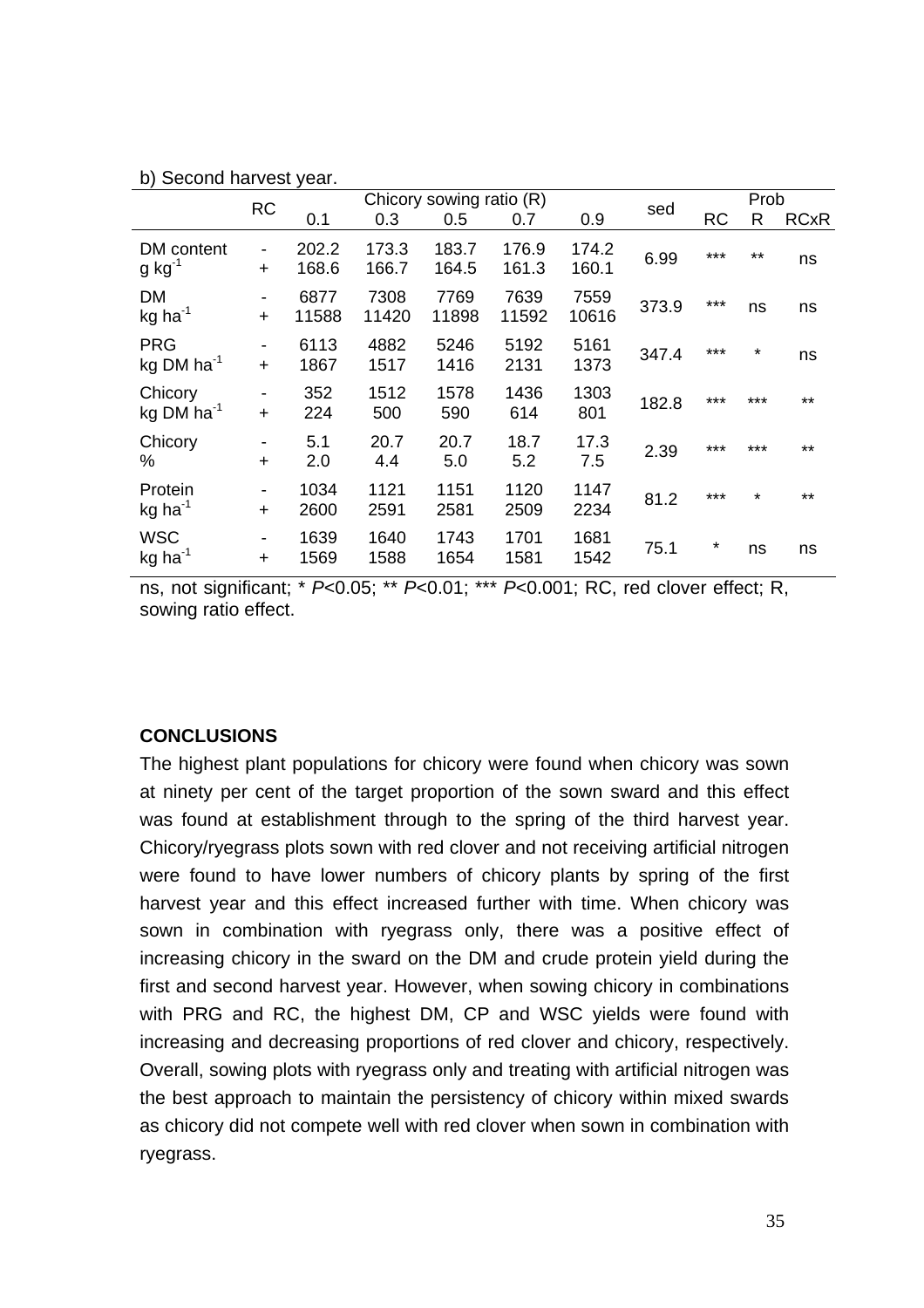#### **References**

Li, G and Kemp, P.D. (2005) Forage chicory (*Cichorium intybus* L.): A review of its Agronomy and Animal Production. Advances in Agronomy, Volume 88, page 187-222.

Marley, C.L., Barrett, J., Lampkin, N.H., Cook, R. and Keatinge, R. (2003) The effects of birdsfoot trefoil (*Lotus corniculatus*) and chicory (*Cichorium intybus*) on parasite intensities and performance of lambs naturally-infected with helminth parasites. *Veterinary Parasitology*, 112 (1-2), 147 – 155.

Teye GA, Sheard PR, Whittington FM, Nute GR, Stewart A and Wood JD 2006. Influence of dietary oils and protein level on pork quality. 1. Effects on muscle fatty acid composition, carcass, meat and eating quality. Meat Science 73, 157-165.

#### **Project Publications to date**

Marley, C.L., Fychan, R., Davies J.W., Sanderson, R. Genever, E., Forbes, A.B.(2011) Effects of chicory / perennial ryegrass swards compared with perennial ryegrass swards on the faecal egg counts of grazing beef steers. Proceedings of the ASF/AVTRW/BSAS/WPSA Annual Conference: Food Security – Challenges and Opportunities for Animal Science, Nottingham, 4- 6<sup>th</sup> April 2011. In: Advances in Animal Biosciences, April 2011, Volume 2 (1), Cambridge University Press, pp.180.

Marley, C.L., Fychan, R., Davies J.W., Sanderson, R. Genever, E., Forbes, A.B. (2011) Effects of chicory / perennial ryegrass swards compared with perennial ryegrass swards on gastro-intestinal parasites in grazing beef steers. Proceedings of the Eighth International Symposium on the Nutrition of Herbivores (ISNH8). 6-9<sup>th</sup> September, Aberystwyth, UK. In: Advances in Animal Biosciences, September 2011, 2(2), pp.315.

Marley, C.L., Fychan, R., Davies J.W., Sanderson, R. (2011) The effects of chicory when sown with different combinations of ryegrass, either with or without red clover, on the nutritive value of harvested forage. Proceedings of the British Grassland Society 10<sup>th</sup> Research Conference, 20-21<sup>st</sup> September 2011, Belfast, Northern Ireland, pp.53.

Fychan, R., Leemans, D.K., Theobald, V.J., Davies, D.R., Sanderson, R. and Marley, C.L. (2011) The effects of chicory when ensiled alone or in combination with other forages on fermentation characteristics and silage quality. Proceedings of the British Grassland Society 10<sup>th</sup> Research Conference, 20-21<sup>st</sup> September 2011, Belfast, Northern Ireland, pp.51.